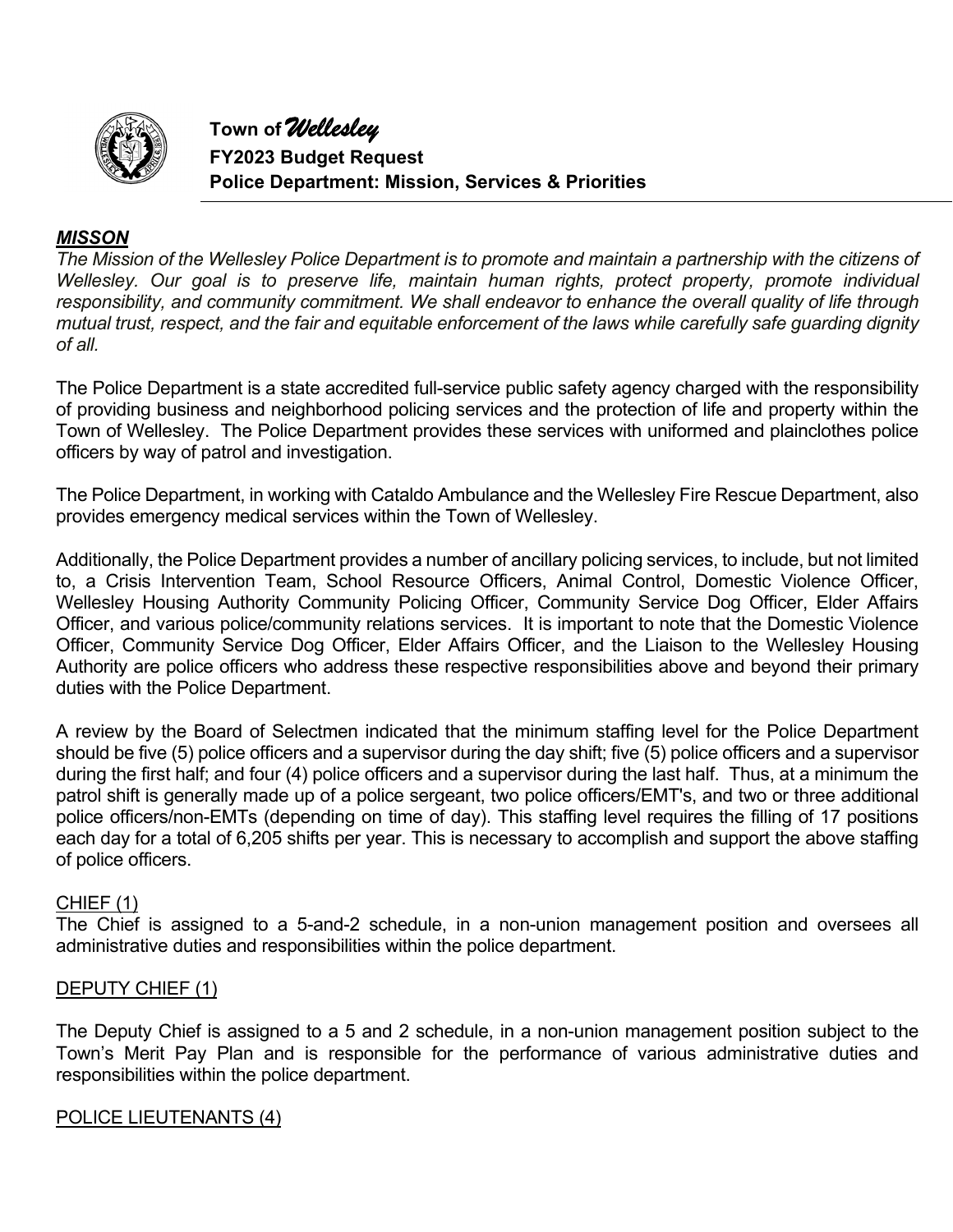

The four Lieutenants are assigned to a traditional workweek, Monday through Friday. The Lieutenants are assigned to perform command duties over the four functional divisions of the department; Support Services, Patrol, Criminal Investigations and Traffic and Parking. In addition to these assignments, each of these Lieutenants has ancillary responsibilities, (i.e., training coordinator, grant writing, accreditation, administrative services, firearms permits, etc.), which are necessary for the good working order and management of the Police Department.

#### POLICE SERGEANTS (6)

Each of the six Sergeants is assigned to perform patrol supervisory duties. Additionally, they are also assigned ancillary and staff responsibilities, which are necessary for the good working order and management of the Police Department.

#### POLICE OFFICERS (34)

Twenty-seven of the thirty-four Police Officers are assigned to perform community policing services, including patrol and emergency response; while one Police Officer is assigned to the duties of Court Liaison Officer, two Police Officers are assigned to perform the duties and responsibilities of the School Resource Officer (one is primarily assigned to the Wellesley High School and Middle School and the second is assigned to the Middle School and seven Elementary Schools) , one Police Officer is assigned to manage our network and information systems as well as investigate computer related crimes, and three Police Officers are assigned as Detectives. It is important to note the absolute necessity to have an adequate number of Police Officers trained and assigned to perform the critical function of investigative Detective. It cannot be stressed more strongly, that it is imperative that the Police Department, and the community, maintain an adequate investigative capability within the Police Department. Toward this end, Detectives must be dedicated to the responsibilities of performing as investigators, if the best interests of the public, and more particularly the victims of violence or other criminal infractions, are to be served.

#### PUBLIC SAFETY COMMUNICATIONS CENTER

The police, fire, and ambulance dispatch functions operate as a single consolidated Public Safety Communications Center located in the Police Department Headquarters building. Dispatchers are guided by a procedural manual and operational protocols, which are continuously reviewed and updated. Subsequently, all dispatchers are thoroughly trained in the dispatching of police, fire, and emergency medical services. All dispatchers are certified in Emergency Medical Dispatching protocols and recertify bi-annually. Both the Police and Fire Chiefs continue to monitor the operation of the Public Safety Communications Center to assure optimal, seamless communications and delivery of public safety services.

#### DISPATCHERS (10)

The function of the dispatchers is to facilitate the response of appropriate public safety resources to an emergency scene. Their primary function is the receipt and generation of messages at the consolidated Public Safety Communications Center. Additionally, they are tasked with assisting members of the public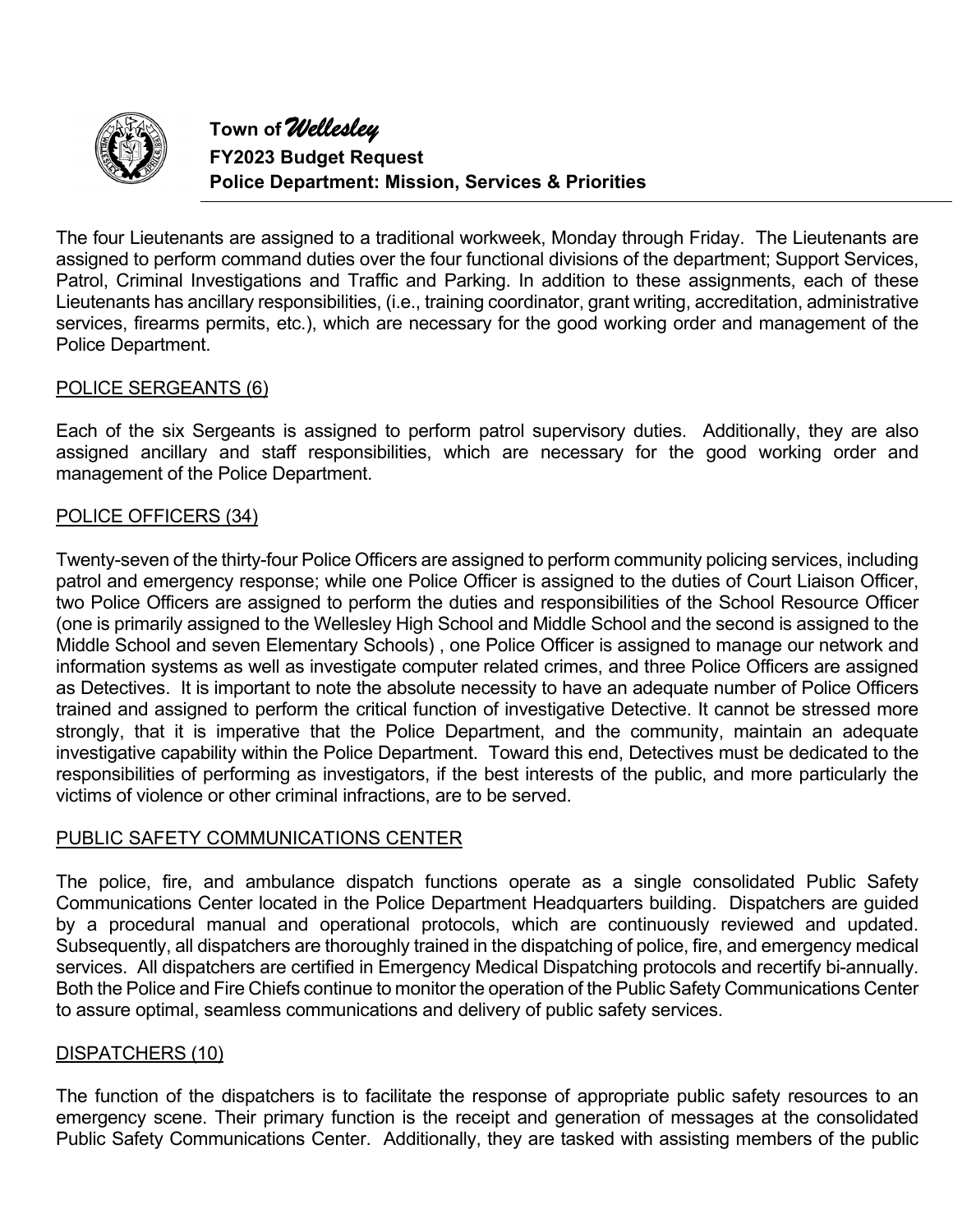

and performing various clerical duties. The 10 dispatchers are assigned to a 4-and-2 schedule. In this rotation, two dispatchers are assigned at all times and a third is scheduled during the peak activity periods of the day and evening shift**.**

#### FY23 Goals

The Police Department Goals for FY23 will continue to focus on providing suitable and adequate training for all members of the Department, hiring the most highly qualified candidates for the open patrol officer positions and continued collaboration with the School Department on the School Safety Plan.

#### **TRAINING**

The Department seeks to provide current and extensive training relating to the many aspects of police work. This includes, but is not limited to, training on Domestic Violence, De-escalation, Implicit Bias, mental health issues, Community Policing strategies and policies, and more. The department recently completed training in the area of leveraging first impressions, a first in the state. Officers are also provided training in first aid, EMT refresher training, and legal updates. Additionally, each officer is trained in the use of nasal narcan. Nasal narcan can immediately reverse an opiate (Heroin, Percocet, Oxycodone, Fentanyl) overdose, and has been extremely effective in saving lives. Nasal narcan is carried in every Wellesley Police Department cruiser. Personnel are re-trained semi-annually, leading to bi-annual re-certification as AED operators.

In FY23, all sworn members of the department will attend forty-hours of in-service training programs focusing on topical areas. This year's in-service training program gives special focus to appropriate use of force, officer safety and officer wellness. Officers will also receive training on ways to improve community police relations, responding to emergencies of those with mental illness and cultural competency.

#### HIRING

The strength of the Wellesley Police Department lies with our personnel. It is critical to hire civilians and officers who fit the culture of the Town and the department. We administered our 6th entrance exam on September 12, 2020 since leaving civil service. This exam was initially scheduled in June but was postponed due to COVID-19. We had 68 applicants take the entrance exam and received several additional applications from academy trained officers. The next scheduled entrance examination will take place in June 2022.

In FY22 we hired one officer that had previously been academy trained and went directly into our extensive field training program. Additionally, we anticipate hiring at least (1) new officer. It takes approximately 36 weeks for a new officer to complete all the training necessary for them to begin working on their own.

#### SCHOOL SAFETY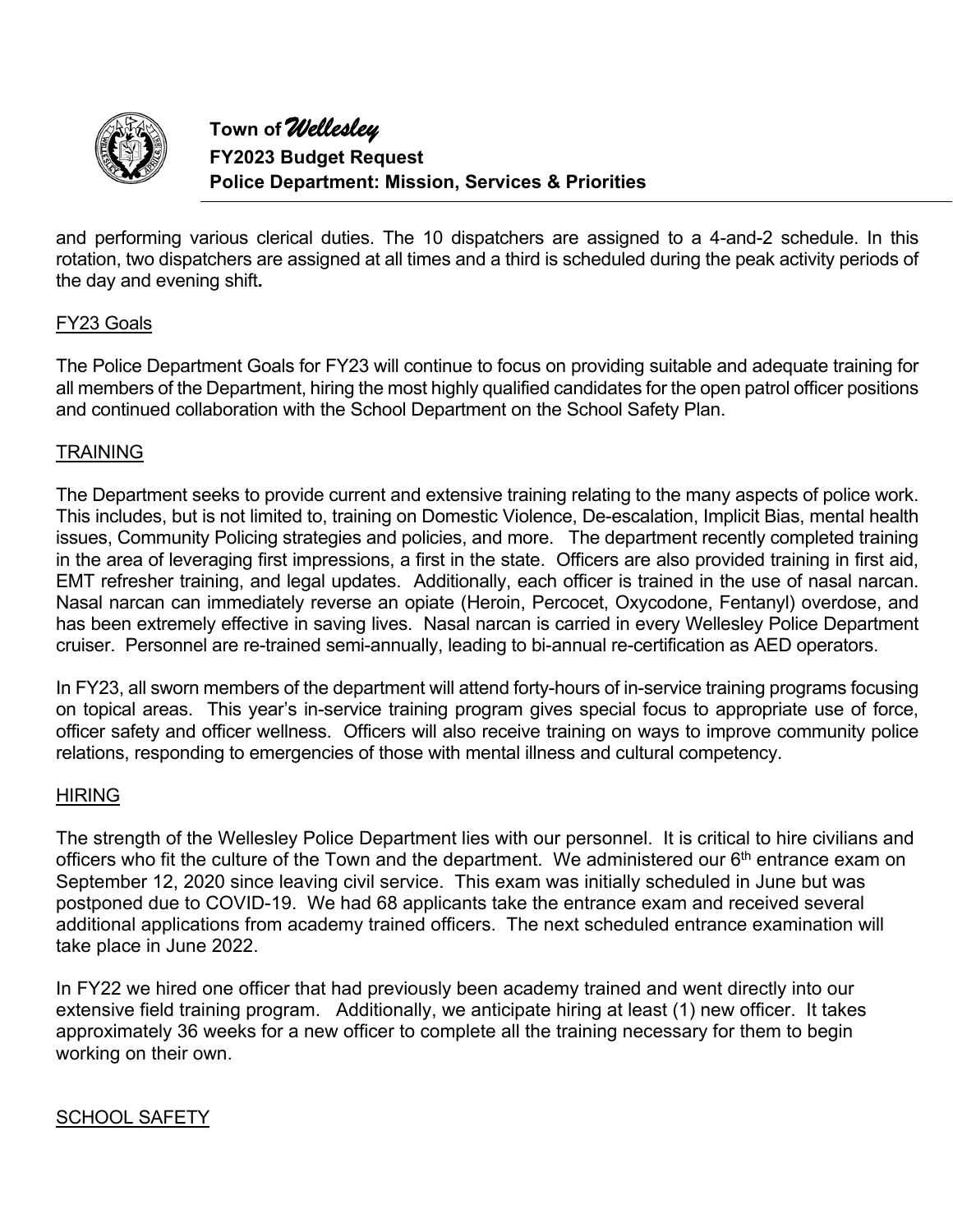

In FY22 and FY23 we will continue to maintain a close partnership with the Wellesley Public Schools with regard to conducting timely reviews of the school security plans to ensure best practices are being implemented district wide.

#### Crisis Intervention Team (CIT)

The department will continue to enhance and utilize the CIT (Crisis Intervention Team) initiative within the community. The department's ongoing goal is to augment the number of trained and certified CIT officers on staff. CIT officers undergo an 80 hour specialized certification course, and presently, close to 50% of the department holds the certification. CIT trained officers have the ability to follow up effectively with long term cases, collaborating with the department's social worker, as well as other outside agencies within the community. This collaboration, often with the Council on Aging, Health Department, and other Commonwealth agencies, provides a higher level of service and seeks a solid, seamless resolution to issues.

#### Operating Budget Summary

The Police Department budget at present proposes an overall increase of 2.75% for FY23. This increase is inclusive of COLA increase for the Superior Officers, Patrol, and Dispatch Unions as well as reflecting a 2.5% increase for the Chief, Deputy Chief and our 50 series employees and a 2.75% increase for all other 40 series employees per guidelines. There are currently 10 patrol officers, 6 dispatchers, 1 animal control officer and 2 civilian employees on steps. Many expense line items have been level funded or reduced with some funding reallocated to the areas where actual expenditures are occurring. The year over year expense increase is less than 1%.

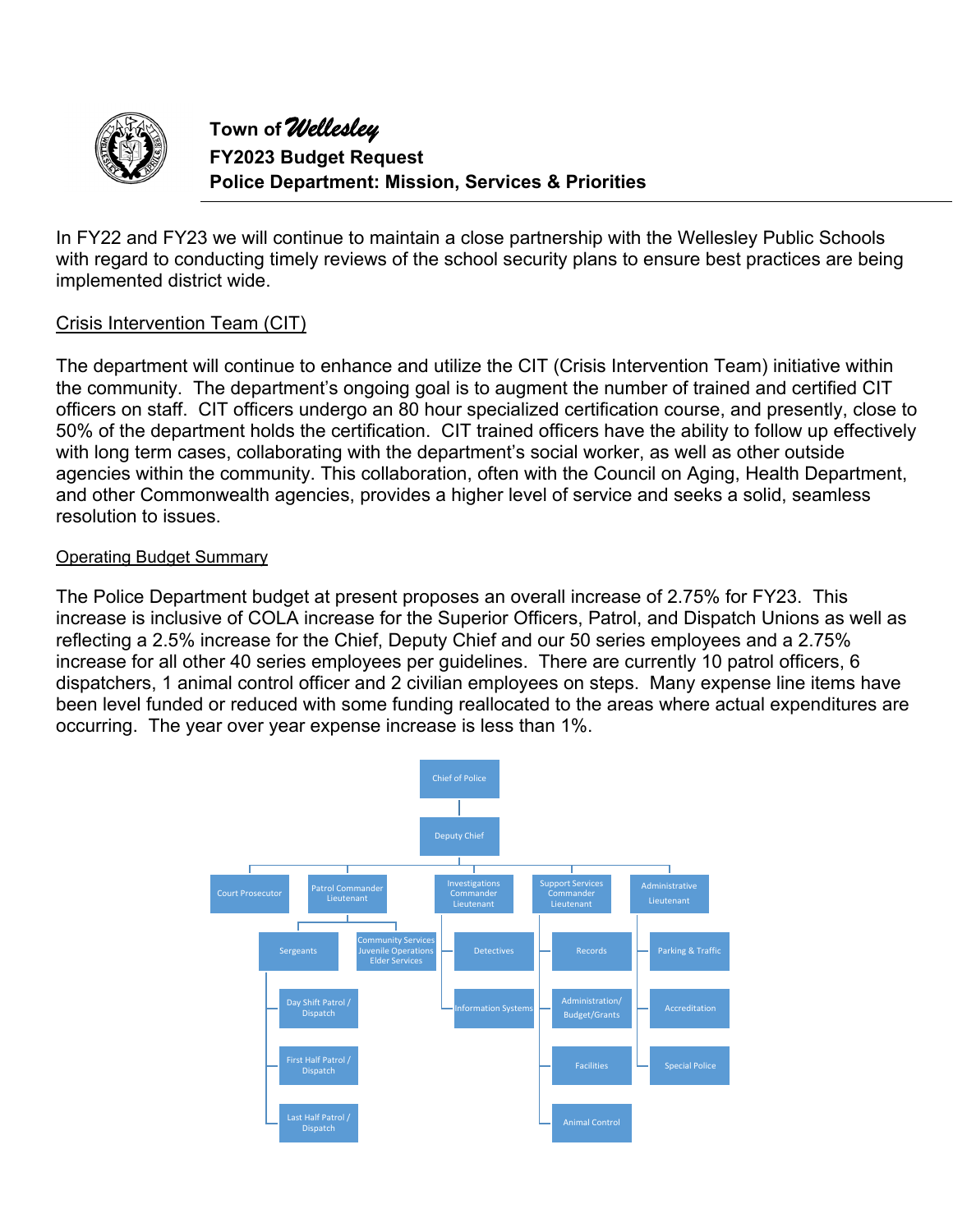

|                               | <b>FY19</b>   | <b>FY20</b>   | <b>FY21</b>   | <b>FY22</b>        | <b>FY23</b>   |
|-------------------------------|---------------|---------------|---------------|--------------------|---------------|
| <b>TYPE</b>                   | <b>Actual</b> | <b>Actual</b> | <b>Actual</b> | <b>Anticipated</b> | Plan          |
| <b>False Alarm - 422500</b>   | 4,750<br>\$   | \$<br>3,400   | \$<br>3,075   | \$<br>3,500        | \$<br>3,500   |
| Copies - 432050               | 4,050         | 4,194         | 2,100         | 2,500              | 2,500         |
| <b>Court Fines - 477200</b>   | 95,176        | 75,144        | 31,448        | 75,000             | 75,000        |
| Animal Control Fine - 477300  | 15,990        | 8,900         | 8,900         | 7,500              | 7,500         |
| <b>Gun Permits - 444010</b>   | 2,888         | 3,525         | 5,200         | 3,000              | 3,000         |
| Other/Unclassified - 489000   | 896           | 309           | 246           | 500                | 500           |
| Marijuana Citations           | 3,000         | 1,050         | 100           | 1,000              | 1,000         |
| Vehicle/Equip. sales - 485000 |               | 1,410         | 60,748        | 20,000             | 20,000        |
| Detail Admin. - 28021025      |               |               |               |                    |               |
| <b>Traffic Officer</b>        | 34,722        | 35,056        | 35,056        | 36,556             | 37,168        |
| <b>General Fund Transfer</b>  | 112,950       | 154,145       | 120,801       | 120,000            |               |
| Admin, Assistant              | 59,235        | 46,368        | 56,097        | 60,165             | 64,616        |
| Total                         | 333,657<br>\$ | 333,500<br>\$ | \$<br>323,771 | 329,721<br>\$      | 214,784<br>\$ |

### RECEIPTS FROM FEES AND CHARGES:

**ANTICIPATED FY23 GRANTS OR GIFTS, WHICH MAY BE EXPENDED WITHOUT APPROPRIATION:** 

#### **COMMONWEALTH OF MASSACHUSETTS**

**GOVERNOR'S HIGHWAY SAFETY BUREAU CLICK IT OR TICKET GRANT STATE 911 DEPARTMENT SUPPORT AND INCENTIVE GRANT STATE 911 DEPARTMENT TRAINING GRANT** 

#### **FEDERAL:**

#### **U.S. DEPARTMENT OF JUSTICE BULLETPROOF VEST PARTNERSHIP**

|                                  | <b>FY19</b>   | <b>FY20</b>   | <b>FY21</b>   | <b>FY22</b>   | <b>FY23</b>    |
|----------------------------------|---------------|---------------|---------------|---------------|----------------|
| <b>PERMANENT STAFFING (FTES)</b> | <b>Actual</b> | <b>Actual</b> | <b>Actual</b> | <b>Budget</b> | <b>Request</b> |
| Position Titles:                 |               |               |               |               |                |
| Chief                            | 1.0           | 1.0           | 1.0           | 1.0           | 1.0            |
| Deputy Chief                     | 1.0           | 1.0           | 1.0           | 1.0           | 1.0            |
| Lieutenants                      | 4.0           | 4.0           | 4.0           | 4.0           | 4.0            |
| Sergeants                        | 6.0           | 6.0           | 6.0           | 6.0           | 6.0            |
| Patrolmen                        | 34.0          | 34.0          | 34.0          | 34.0          | 34.0           |
| Unfunded Patrolmen Position      | $-1.0$        |               |               |               |                |
| Animal control officer           | 1.0           | 1.0           | 1.0           | 1.0           | 1.0            |
| <b>Dispatchers</b>               | 10.0          | 10.0          | 10.0          | 10.0          | 10.0           |
| <b>Staff</b>                     | 4.0           | 4.0           | 4.0           | 4.0           | 4.0            |
| <b>Total Number of Positions</b> | 60.0          | 61.0          | 61.0          | 61.0          | 61.0           |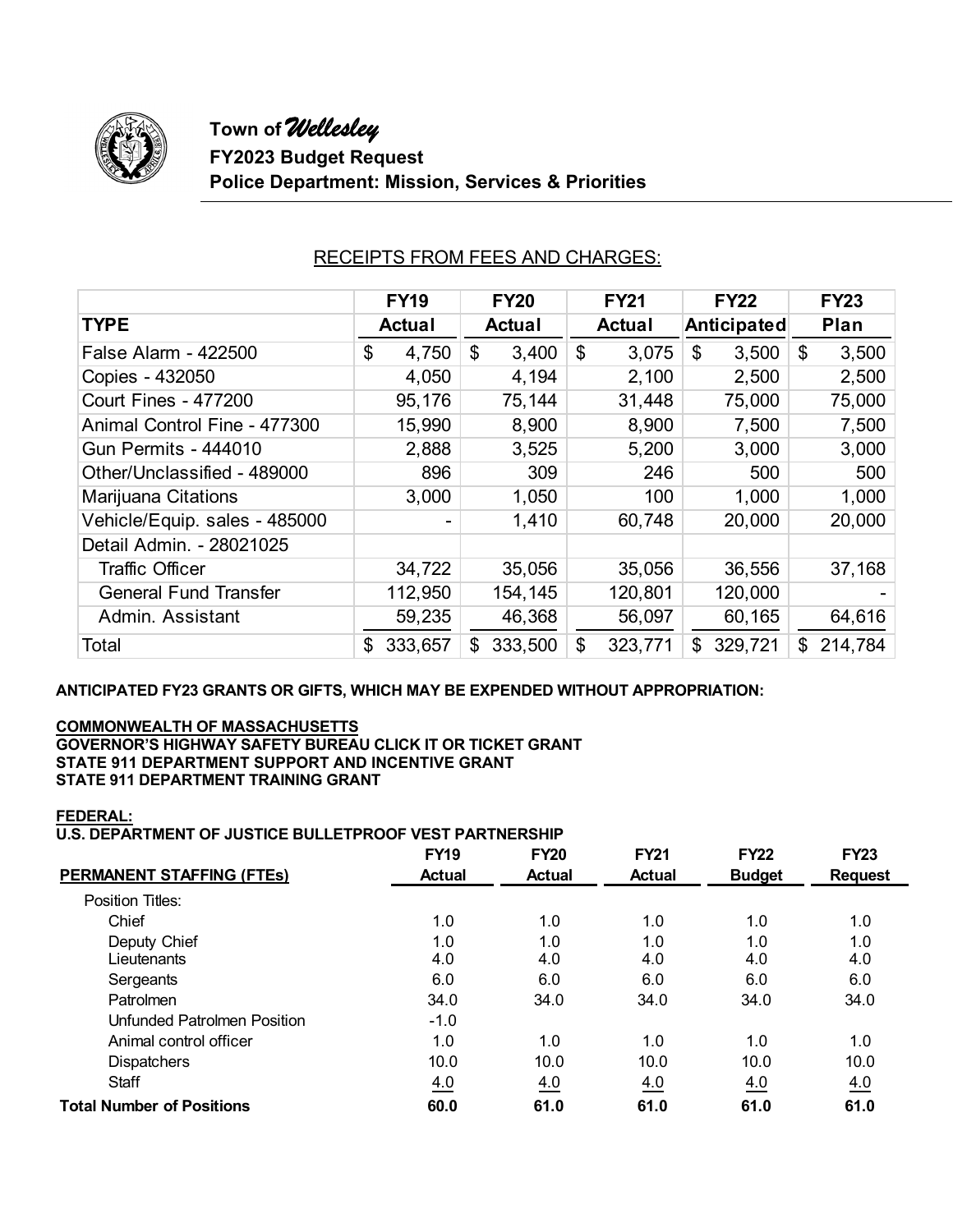

|               | <b>Police Department FY23 Operating Budget Request</b> |                                                                                                                                                                                                                                                                                                                                                                                                                                                                                                                                                                                                                                                                                   |                          |                         |                       |                              |                           |                        |                       |  |
|---------------|--------------------------------------------------------|-----------------------------------------------------------------------------------------------------------------------------------------------------------------------------------------------------------------------------------------------------------------------------------------------------------------------------------------------------------------------------------------------------------------------------------------------------------------------------------------------------------------------------------------------------------------------------------------------------------------------------------------------------------------------------------|--------------------------|-------------------------|-----------------------|------------------------------|---------------------------|------------------------|-----------------------|--|
| <b>Object</b> | Account # 01-210<br><b>Account Title</b>               | Explanation                                                                                                                                                                                                                                                                                                                                                                                                                                                                                                                                                                                                                                                                       |                          | FY19 Actual FY20 Actual | <b>FY21</b><br>Actual | <b>FY22</b><br><b>Budget</b> | FY23<br>Request           | \$ Variance<br>FY22-23 | % Variance<br>FY22-23 |  |
|               |                                                        |                                                                                                                                                                                                                                                                                                                                                                                                                                                                                                                                                                                                                                                                                   | <b>PERSONAL SERVICES</b> |                         |                       |                              |                           |                        |                       |  |
|               |                                                        |                                                                                                                                                                                                                                                                                                                                                                                                                                                                                                                                                                                                                                                                                   |                          |                         |                       |                              |                           |                        |                       |  |
| 511010        | Chief / Deputy Chief                                   | Increase of 2.5% per guidelines.                                                                                                                                                                                                                                                                                                                                                                                                                                                                                                                                                                                                                                                  | \$                       | 327,439   \$ 347,832    | \$<br>$370,159$ \$    | 377,562                      | 389,069<br>$\mathfrak{S}$ | \$<br>11,507           | 3.05%                 |  |
| 511140        | Lieutenants                                            | Increase of 2% per contract                                                                                                                                                                                                                                                                                                                                                                                                                                                                                                                                                                                                                                                       | 438,730                  | 395,228                 | 381,874               | 528,217                      | 538,782                   | \$<br>10,565           | 2.00%                 |  |
| 511220        | Sergeants                                              | Salary increase of 2% and stipend increase per<br>contract.                                                                                                                                                                                                                                                                                                                                                                                                                                                                                                                                                                                                                       | 595,151                  | 609,597                 | 690,954               | 657,210                      | 670,194                   | \$<br>12,984           | 1.98%                 |  |
| 511230        | Police Officers                                        | Salary increase of 2% per contract, 10 officers will<br>receive a step increase and 4 officers eligible for a<br>higher educational incentive.                                                                                                                                                                                                                                                                                                                                                                                                                                                                                                                                    | 2,159,361                | 2,252,924               | 2,419,831             | 2,794,289                    | 2,918,429                 | \$<br>124,140          | 4.44%                 |  |
| 511240        | <b>Animal Control</b>                                  | Increase per quidelines                                                                                                                                                                                                                                                                                                                                                                                                                                                                                                                                                                                                                                                           | 64,285                   | 66,066                  | 58,128                | 60,322                       | $61,746$ \$               | 1,424                  | 2.36%                 |  |
| 511370        | Clerical                                               | 2.75% increase per quidelines and 2 employees will<br>receive a step increase.                                                                                                                                                                                                                                                                                                                                                                                                                                                                                                                                                                                                    | 111,472                  | 115,103                 | 117,404               | 121,429                      | 127,442                   | \$<br>6,013            | 4.95%                 |  |
| 511245        | IT Programmer Analyst                                  | Increase per guidelines.                                                                                                                                                                                                                                                                                                                                                                                                                                                                                                                                                                                                                                                          | 65,476                   | 67,300                  | 68,518                | 67,899                       | 69,374                    | \$<br>1,475            | 2.17%                 |  |
| 511420        | <b>Dispatchers</b>                                     | Salary increase of 2% per contract and 6 dispatchers<br>will receive a step increase.                                                                                                                                                                                                                                                                                                                                                                                                                                                                                                                                                                                             | 514,758                  | 514,503                 | 541,554               | 561,521                      | $582,140$ \$              | 20,619                 | 3.67%                 |  |
| 513210        | Vacation Coverage                                      | Increase based on guidelines, contractual obligations<br>and historical usage of funds.                                                                                                                                                                                                                                                                                                                                                                                                                                                                                                                                                                                           | 204,565                  | 175,837                 | 157,327               | 114,508                      | 117,657                   | \$<br>3,149            | 2.75%                 |  |
| 513220        | <b>Illness Coverage</b>                                | Increase based on guidelines, contractual obligations<br>and historical usage of funds.                                                                                                                                                                                                                                                                                                                                                                                                                                                                                                                                                                                           | 156,869                  | 122,668                 | 109,563               | 121,774                      | 125, 123                  | \$<br>3,349            | 2.75%                 |  |
|               |                                                        | Increase based on guidelines, contractual obligations,<br>actual usage and increased training mandates. This<br>budget line item accounts for the provision of the<br>following items: Training; includes annual mandated<br>in-service, firearms, less lethal force options,<br>descalation training, EMT and other training needs as<br>noted in the departments services; Special<br>Investigations; Jail Suicide Prevention and care of<br>prisoners; Special Events Coverage, including<br>election, parades, marathon, Town Meetings,<br>fireworks and other community celebrations.<br>Additionally it accounts for school security and<br>community security initiatives. |                          |                         |                       |                              |                           |                        |                       |  |
| 513250        | Other Coverage                                         |                                                                                                                                                                                                                                                                                                                                                                                                                                                                                                                                                                                                                                                                                   | 632,523                  | 494,441                 | 546,922               | 461,184                      | 473,867 \$                | 12,683                 | 2.75%                 |  |
| 514010        | Night Shift Differential                               | Changes based on shift assignments and changes in<br>employees who are eligible for night shift differential.                                                                                                                                                                                                                                                                                                                                                                                                                                                                                                                                                                     | 62,140                   | 64,660                  | 68,760                | 77,442                       | 78,349 \$                 | 907                    | 1.17%                 |  |
| 515010        | <b>Holiday Pay</b>                                     | Increase based on guidelines and step increases for<br>14 employees eligible for holiday pay benefits.                                                                                                                                                                                                                                                                                                                                                                                                                                                                                                                                                                            | 148.491                  | 156,157                 | 167,303               | 188,898                      | $195,595$ \$              | 6.697                  | 3.55%                 |  |
| 515030        | Sick Leave Buy Back                                    | Decrease based on actual usage of buyback funds.                                                                                                                                                                                                                                                                                                                                                                                                                                                                                                                                                                                                                                  | 69,766                   | 120,310                 | 22,021                | 48,217                       | 46,000                    | \$<br>(2, 217)         | $-4.60%$              |  |
| 515050        |                                                        | Changes due to contractual obligations was offset by<br>decrease due to retirement of 1 individual previously<br>eligible for benefit.                                                                                                                                                                                                                                                                                                                                                                                                                                                                                                                                            | 31,074                   | 32,531                  | 16,178                | 16,704                       | $16,184$ \$               | (520)                  | $-3.11%$              |  |
|               | Longevity                                              |                                                                                                                                                                                                                                                                                                                                                                                                                                                                                                                                                                                                                                                                                   |                          |                         |                       |                              |                           |                        |                       |  |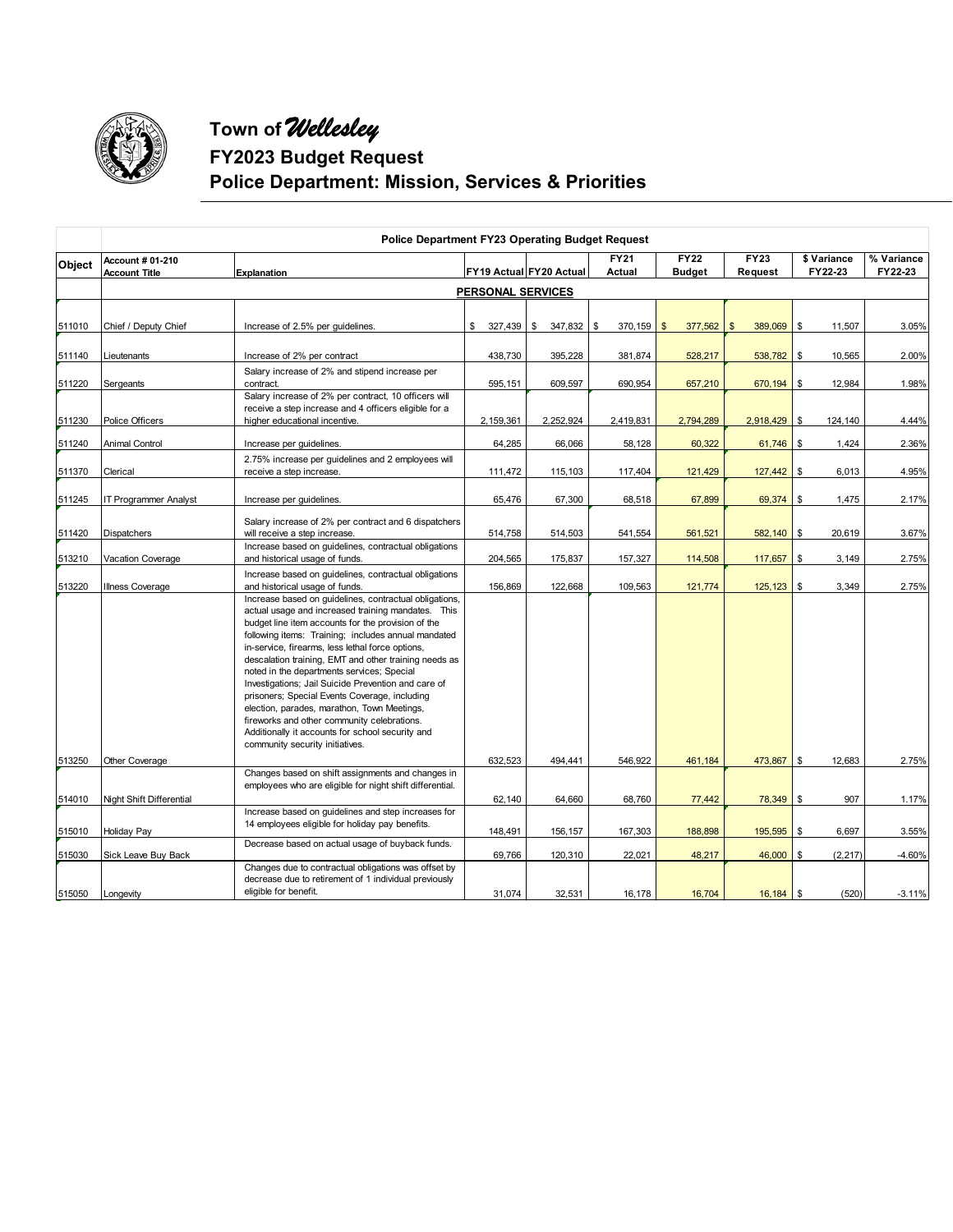

| 01210100 515080 | Court Time/personal days       | Level funded.                                                                                                    | 93,227          | 70,963    | 13,256    | 63,591    | 63,591    | \$             | 0.00%     |
|-----------------|--------------------------------|------------------------------------------------------------------------------------------------------------------|-----------------|-----------|-----------|-----------|-----------|----------------|-----------|
| 01210100 519020 | Sick Leave/Vac. Buy Back       | Decrease based on actual usage of buyback funds.                                                                 | 16,955          | 21,476    | 13,063    | 59,368    | 30,000    | s<br>(29, 368) | $-49.47%$ |
|                 |                                |                                                                                                                  |                 |           |           |           |           |                |           |
|                 |                                | PERSONAL SERVICES SUBTOTAL                                                                                       | 5,692,280       | 5,627,596 | 5,762,815 | 6,320,135 | 6,503,542 | 183,406        | 2.90%     |
|                 |                                |                                                                                                                  | <b>EXPENSES</b> |           |           |           |           |                |           |
|                 |                                | Medical and psychological evaluation of applicants for<br>all positions in the department. New departmental      |                 |           |           |           |           |                |           |
| 01210200 517020 | Medical Checkup                | drug policy will require annual random drug testing of<br>employees.                                             | 7,497           | 2,500     | 1,357     | 5,000     | 3,500     | (1,500)        | $-30.00%$ |
|                 |                                | Provides meals for officers away from town for court,                                                            |                 |           |           |           |           |                |           |
| 01210200 517030 | Meal Allowance                 | training programs and investigations.<br>Tuition for members enrolled in degree programs in                      |                 |           |           | 700       | 250       | (450)          | $-64.29%$ |
|                 |                                | accordance with the Town's policy and initiative to                                                              |                 |           |           |           |           |                |           |
|                 |                                | recruit experienced and educated police officers and<br>to encourage current police officers to pursue higher    |                 |           |           |           |           |                |           |
|                 |                                | education. College educated police officers develop<br>the skills and broad perspective to provide quality       |                 |           |           |           |           |                |           |
|                 |                                | police services for the residents of Wellesley.                                                                  |                 |           |           |           |           |                |           |
| 01210200 517040 | <b>Tuition Reimbursement</b>   | The department's initiative to make full use of new car                                                          | 24,017          | 19,901    | 4,223     | 13,000    | 13,000    |                | 0.00%     |
|                 |                                | warranties and to dispose of surplus vehicles through<br>a used car wholesaler helps to hold the line on         |                 |           |           |           |           |                |           |
|                 |                                | maintenance costs while returning a greater dollar                                                               |                 |           |           |           |           |                |           |
| 01210200 524020 | Vehicle Maintenance            | value to the Town for the sale of the surplus cruisers.                                                          | 40,136          | 42,164    | 44,405    | 40,000    | 40,000    |                | 0.00%     |
|                 |                                | Yearly or seasonal equipment service contracts for<br>security systems and the many new technologies that        |                 |           |           |           |           |                |           |
|                 |                                | help make policing more effective. The department's                                                              |                 |           |           |           |           |                |           |
|                 |                                | computers, telephone system, jail cell monitors and<br>investigative equipment are some of the areas covered     |                 |           |           |           |           |                |           |
| 01210200 524030 | Equip. & Maint. Contracts      | by maintenance contracts                                                                                         | 45,439          | 52,085    | 51,632    | 40,000    | 51,000    | 11,000         | 27.50%    |
|                 |                                | Some maintenance contracts are more expensive than<br>simply providing service when needed. The                  |                 |           |           |           |           |                |           |
|                 |                                | department evaluates every area of equipment<br>maintenance to determine the most cost effective                 |                 |           |           |           |           |                |           |
| 01210200 524040 | Equipment Maintenance          | means to maintain operational readiness                                                                          | 29,073          | 7,950     | 30,606    | 30,000    | 20,000    | (10,000)       | $-33.33%$ |
|                 |                                | This covers the monthly lease fee and other expenses<br>associated with the lease and maintenance of one         |                 |           |           |           |           |                |           |
| 01210200 527050 | Copier Rental                  | new copier.                                                                                                      | 4,989           | 4,435     | 4,636     | 4,300     | 4,800     | 500            | 11.63%    |
|                 |                                | This covers the monthly fee and other expenses<br>associated with an internet based investigative support        |                 |           |           |           |           |                |           |
| 01210200 527090 | Other Rental                   | system.<br>This covers contract services with O'Donnell Pomer                                                    | 390             | 2,427     | 2,072     | 1,000     | 2,000     | 1,000          | 100.00%   |
|                 |                                | Counseling and Consulting, LLC for Law Enforcement                                                               |                 |           |           |           |           |                |           |
| 01210200 530310 | Public Safety Health Care Svcs | Community Mental Health Programs.<br>The relative youth of police personnel places a priority                    |                 | 33,565    | 36,781    | 40,050    | 42,525    | 2,475          | 6.18%     |
|                 |                                | on continuous training in the variety of skills required<br>of community policing professionals. The continuing  |                 |           |           |           |           |                |           |
|                 |                                | training of all members of the department in areas                                                               |                 |           |           |           |           |                |           |
|                 |                                | such as Narcan administration, fair and impartial<br>policing, de-escalation, emerging mental health issues      |                 |           |           |           |           |                |           |
|                 |                                | and implicit bias training are just a few examples of                                                            |                 |           |           |           |           |                |           |
|                 |                                | the training the department provides to keep up with<br>ever changing expectations and requirements of           |                 |           |           |           |           |                |           |
|                 |                                | community policing and modern police professionals.                                                              |                 |           |           |           |           |                |           |
| 01210200 530500 | Training & Development         | The department mails invoices for police services and                                                            | 44,956          | 37,867    | 75,628    | 50,000    | 51,250    | 1,250          | 2.50%     |
|                 |                                | collecting amounts due on those invoices.                                                                        |                 |           |           |           |           |                |           |
|                 |                                |                                                                                                                  |                 |           |           |           |           |                |           |
| 01210200 534010 | Postage                        | Telephone services cover a broad spectrum of                                                                     | 2,088           | 2,099     | 1,469     | 2,500     | 2,000     | (500)          | $-20.00%$ |
|                 |                                | department electronic systems including mobile data                                                              |                 |           |           |           |           |                |           |
| 01210200 534020 | Telephone                      | terminals, ground lines for radio transmitters and radio<br>satellite receivers and cellular phones.             | 35,762          | 39,327    | 30,776    | 36,820    | 36,820    |                | 0.00%     |
|                 |                                | The department advertises to fill non-police positions<br>(i.e. dispatchers, clerks, secretary) and to publicize |                 |           |           |           |           |                |           |
| 01210200 534030 | Advertising-General            | requests for contracts.                                                                                          |                 |           |           | 1,500     | 500       | (1,000)        | $-66.67%$ |
| 01210200 534055 | Cable and Internet             | Internet services for computers and equipment.<br>The NCIC system is the means by which the Police               |                 |           | 1,855     | 3,180     | 3,180     |                | 0.00%     |
|                 |                                | Department communicates with regional, state and<br>national crime information data bases. The NCIC also         |                 |           |           |           |           |                |           |
|                 |                                | broadcasts terrorist alerts, missing person                                                                      |                 |           |           |           |           |                |           |
|                 |                                | notification, weather hazards and storm warnings and<br>violent offender reports. Community policing officers    |                 |           |           |           |           |                |           |
|                 |                                | utilize this system to identify crime trends and prepare                                                         |                 |           |           |           |           |                |           |
|                 | National Crime Information     | local initiatives to prevent crime, apprehend criminals<br>and recover lost and stolen property.                 |                 |           |           |           |           |                |           |
| 01210200 534070 | Computer (NCIC)                | Police cruisers provide a mobile office for community                                                            | 1,605           | 1,605     | 1,605     | 1,605     | 1,605     |                | 0.00%     |
|                 |                                | policing officers. Maintaining these cruisers on                                                                 |                 |           |           |           |           |                |           |
|                 |                                | neighborhood patrol requires gasoline. The Police<br>Department participates in the Town's bulk purchase         |                 |           |           |           |           |                |           |
| 01210200 541010 | Gasoline                       | of fuel and maintains the cruisers for optimum fuel<br>mileage.                                                  | 74,547          | 63,719    | 57,629    | 76,000    | 76,000    |                | 0.00%     |
|                 |                                | Diesel fuel is used for generators utilized by the                                                               |                 |           |           |           |           |                |           |
| 01210200 541020 | Diesel                         | department at the firearms range and emergency<br>power generator                                                | 536             | 631       | 217       | 1,005     | 605       | (400)          | -39.80%   |
| 01210200 542010 | Office Supplies                | The department makes bulk purchases and strives to                                                               | 13,746          | 15,128    | 14,731    | 14,250    | 15,610    | 1,360          | 9.54%     |
|                 |                                | acquire supplies in a cost effective manner.<br>Demand for copies of police records; including those             |                 |           |           |           |           |                |           |
| 01210200 542020 | <b>Copier Supplies</b>         | from insurance companies, the public, the courts and<br>the media drive this expense.                            | 1,824           | 2,011     | 2,035     | 3,000     | 2,000     | (1,000)        | -33.33%   |
| 01210200 542090 | General Supplies               | General supplies & materials.                                                                                    | 8,472           | 8,605     | 24,645    | 14,750    | 14,750    |                | 0.00%     |
|                 |                                | Provides for the requirements of various employment                                                              |                 |           |           |           |           |                |           |
| 01210200 542110 | Uniforms                       | contracts and the hiring of officers & dispatchers.                                                              | 49,243          | 58,400    | 49,090    | 52,000    | 54,000    | 2,000          | 3.85%     |
|                 |                                | Desk top computers, printers, scanners, batteries for<br>all portable electronic devices, video and audio tape,  |                 |           |           |           |           |                |           |
|                 |                                | and other equipment used and replaced on a regular                                                               |                 |           |           |           |           |                |           |
|                 | 01210200 543040 Equipment      | basis. To keep up with emergent technology trends<br>and replace obsolete equipment.                             | 16,122          | 14,626    | 12,497    | 24,250    | 24,250    |                | 0.00%     |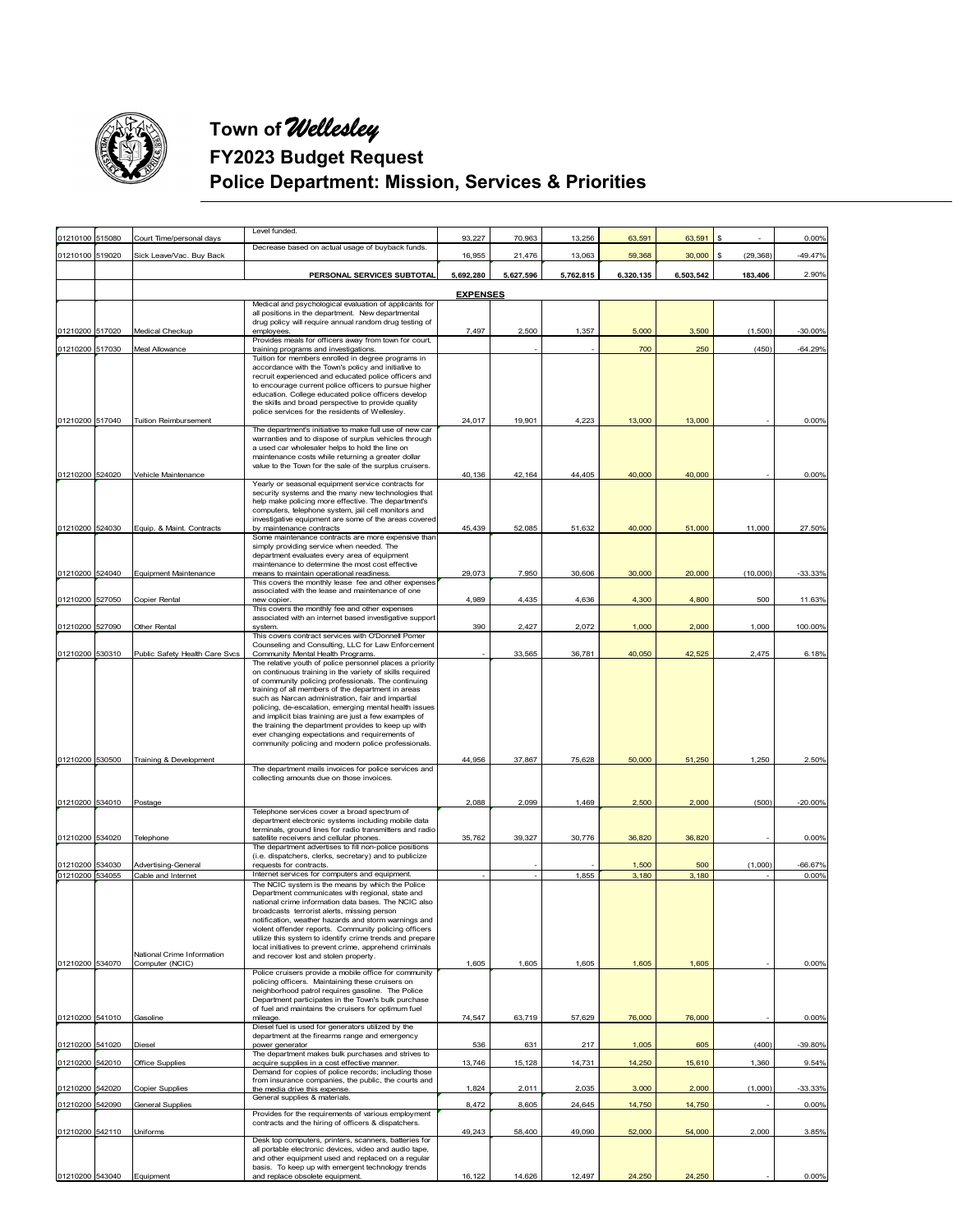

**Town of** *Wellesley*

## **FY2023 Budget Request Police Department: Mission, Services & Priorities**

|                 |                                 | Equipment and supplies used by police officers at                                                       |         |         |         |         |                                                                      |                |           |
|-----------------|---------------------------------|---------------------------------------------------------------------------------------------------------|---------|---------|---------|---------|----------------------------------------------------------------------|----------------|-----------|
|                 |                                 | medical emergencies. This includes the purchase of                                                      |         |         |         |         |                                                                      |                |           |
|                 |                                 | batteries for the AED's, am-bu bags, bandages,                                                          |         |         |         |         |                                                                      |                |           |
|                 |                                 | sterile cloths for burn victims, ice packs and blankets.                                                |         |         |         |         |                                                                      |                |           |
| 01210200 550010 | <b>Medical Supplies</b>         | These funds are used to purchase ammunition,                                                            | 2,455   | 264     | 5,514   | 3,500   | 3,500                                                                |                | 0.00%     |
|                 |                                 |                                                                                                         |         |         |         |         |                                                                      |                |           |
|                 |                                 | cartridges for the electronic control devices and other<br>supplies for the training, certification and |         |         |         |         |                                                                      |                |           |
|                 |                                 |                                                                                                         |         |         |         |         |                                                                      |                |           |
|                 |                                 | recertification of police officers. The department<br>provides a training program to assure the safe    |         |         |         |         |                                                                      |                |           |
|                 |                                 |                                                                                                         |         |         |         |         |                                                                      |                |           |
| 01210200 552020 |                                 | handling and proficient use of issued and authorized<br>firearms.                                       | 19,820  | 38,293  |         | 25,000  | 25,000                                                               |                | 0.00%     |
|                 | Ammunition & Training Supplies  | The purchase of DVDs and USB flash drives for                                                           |         |         | 10,536  |         |                                                                      |                |           |
|                 |                                 |                                                                                                         |         |         |         |         |                                                                      |                |           |
|                 |                                 | serious motor vehicle accidents, crime scenes and                                                       |         |         |         |         |                                                                      |                |           |
|                 |                                 | victims. Public records requests for photographs and                                                    |         |         |         |         |                                                                      |                |           |
| 01210200 552050 | Photographic                    | video images drive this expense.                                                                        | 63      | 3,000   | 4,718   | 2,500   | 2,500                                                                |                | 0.00%     |
|                 |                                 | State law mandates the veterinarian services funded in                                                  |         |         |         |         |                                                                      |                |           |
|                 |                                 | this item. Calls involving wild animals and stray cats                                                  |         |         |         |         |                                                                      |                |           |
|                 |                                 | and dogs generate these costs, including supplies and                                                   |         |         |         |         |                                                                      |                |           |
| 01210200 552080 | <b>Animal Control</b>           | services for the Animal Control Officer.                                                                | 2,399   | 3.326   | 2,173   | 5,000   | 4.000                                                                | (1.000)        | $-20.00%$ |
|                 |                                 | Funding for community-oriented programs including                                                       |         |         |         |         |                                                                      |                |           |
|                 |                                 | citizen police academies, the police honor guard,                                                       |         |         |         |         |                                                                      |                |           |
|                 |                                 | bicycle patrols and other community outreach efforts                                                    |         |         |         |         |                                                                      |                |           |
| 01210200 557010 | Programs & Activities           | and initiatives.                                                                                        | 10,399  | 9,468   | 11,491  | 8,000   | 9,000                                                                | 1,000          | 12.50%    |
|                 |                                 | State law requires funding for meals and clean                                                          |         |         |         |         |                                                                      |                |           |
|                 |                                 | blankets for persons taken into custody as well as                                                      |         |         |         |         |                                                                      |                |           |
| 01210200 557080 | <b>Lockup Provisions</b>        | prescription medicine when necessary.                                                                   | 213     | 109     | 194     | 1,000   | 500                                                                  | (500)          | $-50.00%$ |
|                 |                                 | Covers in-state travel pursuant to the Collective                                                       |         |         |         |         |                                                                      |                |           |
| 01210200 571010 | Mileage                         | Bargaining Agreements.                                                                                  | 1,199   | 966     | 582     | 2,000   | 1,500                                                                | (500)          | $-25.00%$ |
|                 |                                 | Funds the cost associated with professional                                                             |         |         |         |         |                                                                      |                |           |
|                 |                                 | conferences and staff development including regional                                                    |         |         |         |         |                                                                      |                |           |
|                 |                                 | meetings to exchange criminal intelligence                                                              |         |         |         |         |                                                                      |                |           |
|                 |                                 | information, drug task force efforts and participation                                                  |         |         |         |         |                                                                      |                |           |
|                 |                                 | in the Metropolitan Law Enforcement Council.                                                            |         |         |         |         |                                                                      |                |           |
| 01210200 571120 | Conf/Mtgs - Professional Staff  |                                                                                                         | 5,262   | 3,922   | 2,727   | 4,500   | 5,000                                                                | 500            | 11.11%    |
|                 |                                 | For the Chief and Deputy Chief to attend national,                                                      |         |         |         |         |                                                                      |                |           |
|                 |                                 | state and regional conferences to assure the                                                            |         |         |         |         |                                                                      |                |           |
|                 |                                 | department meets the changing demands of law                                                            |         |         |         |         |                                                                      |                |           |
| 01210200 572110 | Conf/Mtgs - Admin. Out of State | enforcement, community policing and community                                                           | 5,989   | 5,538   | 395     | 5,000   | 5,000                                                                |                | 0.00%     |
|                 |                                 | The services provided by a number of personnel                                                          |         |         |         |         |                                                                      |                |           |
|                 |                                 | within the police department benefit from membership                                                    |         |         |         |         |                                                                      |                |           |
|                 |                                 | in various professional associations and                                                                |         |         |         |         |                                                                      |                |           |
|                 |                                 | organizations. They include the Chief of Police, The                                                    |         |         |         |         |                                                                      |                |           |
|                 |                                 | Deputy Chief of Police, the Animal Control Officer,                                                     |         |         |         |         |                                                                      |                |           |
|                 | Membership Dues-Professional    | Detectives, Prosecutor, Domestic Violence Officer                                                       |         |         |         |         |                                                                      |                |           |
| 01210200 573020 | Staff                           | and bicycle officers.                                                                                   | 13,185  | 14,767  | 16,131  | 12,000  | 15,000                                                               | 3,000          | 25.00%    |
| 01210200 585110 | Cruiser Purchase                | Recurring Police Vehicle Replacement Costs.                                                             | 187,143 | 200,837 | 225,935 | 229,392 | 231,873                                                              | 2,481          | 1.08%     |
|                 |                                 | <b>EXPENSE SUBTOTAL</b>                                                                                 | 648,569 | 689,533 | 728,286 | 752,802 | 762,518                                                              | 9,716          | 1.29%     |
|                 | 570000                          |                                                                                                         |         |         |         |         |                                                                      |                |           |
|                 | Other Charges & Expenses        | Encumbered expenses from prior fiscal year                                                              | 10,096  | 32,001  |         |         |                                                                      |                | 0.00%     |
|                 |                                 |                                                                                                         |         |         |         |         |                                                                      |                |           |
|                 |                                 |                                                                                                         |         |         |         |         |                                                                      |                |           |
|                 |                                 |                                                                                                         |         |         |         |         |                                                                      |                |           |
|                 |                                 |                                                                                                         |         |         |         |         |                                                                      | $\overline{a}$ | 0.00%     |
|                 |                                 | <b>DEPARTMENT TOTAL</b>                                                                                 |         |         |         |         | $$6,350,946$ $$6,349,130$ $$6,491,101$ $$7,072,937$ $$7,266,060$ $$$ | 193.122        | 2.73%     |
|                 |                                 |                                                                                                         |         |         |         |         |                                                                      |                |           |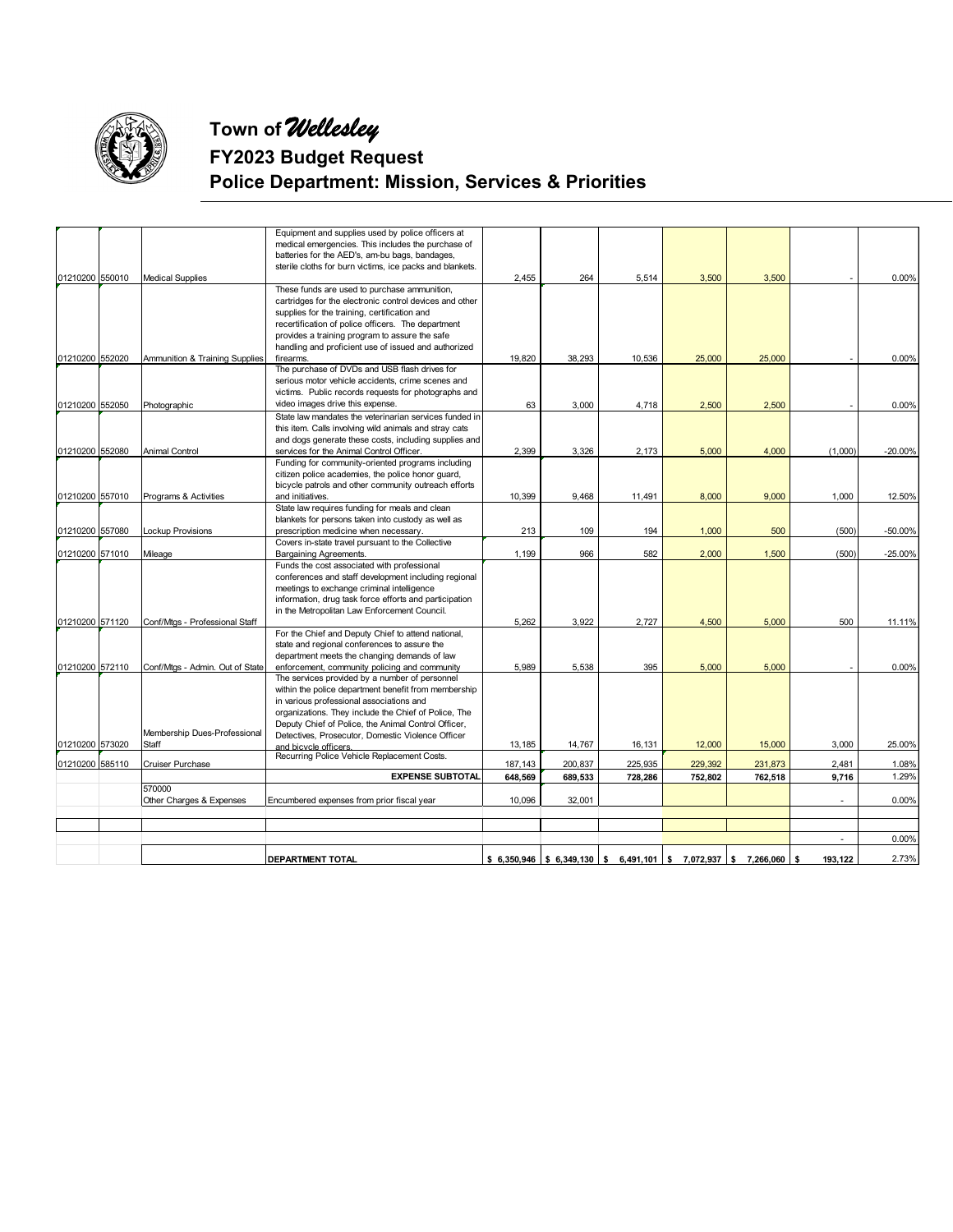

| <b>PERMANENT STAFFING (FTEs)</b>   | <b>FY18</b><br><b>Actual</b> | <b>FY19</b><br><b>Actual</b> | <b>FY20</b><br><b>Actual</b> | <b>FY21</b><br><b>Actual</b> | <b>FY22</b><br><b>Budget</b> | <b>FY23</b><br><b>Request</b> |
|------------------------------------|------------------------------|------------------------------|------------------------------|------------------------------|------------------------------|-------------------------------|
| Position Titles:                   |                              |                              |                              |                              |                              |                               |
| <b>School Crossing Guard</b>       | 17.0                         | 17.0                         | 17.0                         | 17.0                         | 17.0                         | 17.0                          |
| <b>Substitute Crossing Guard</b>   | 1.0                          |                              | 1.0                          | 1.0                          | 1.0                          | <u>1.0</u>                    |
| <b>Total Number of Positions *</b> | 18.0                         | $\frac{1.0}{18.0}$           | 18.0                         | 18.0                         | 18.0                         | 18.0                          |

|            |        |                                          | <b>Special School Police Operating Request</b> |                        |                          |                       |                          |                              |                                     |                        |                       |
|------------|--------|------------------------------------------|------------------------------------------------|------------------------|--------------------------|-----------------------|--------------------------|------------------------------|-------------------------------------|------------------------|-----------------------|
| <b>Org</b> | Object | Account # 01-299<br><b>Account Title</b> | <b>Explanation</b>                             | <b>FY18</b><br>Actual  | <b>FY19</b><br>Actual    | <b>FY20</b><br>Actual | <b>FY21 Actual</b>       | <b>FY22</b><br><b>Budget</b> | <b>FY23</b><br>Request              | \$ Variance<br>FY22-23 | % Variance<br>FY22-23 |
|            |        |                                          |                                                |                        | <b>PERSONAL SERVICES</b> |                       |                          |                              |                                     |                        |                       |
| 01299100   | 511240 | Uniformed Non Professional               | Police/School crossing guard                   | \$<br>70,932           | 68,887<br>\$             | $65,769$ \$<br>\$     | 41,305                   | \$<br>132,706                | $\mathbf{\$}$<br>134,677            | 1,971                  | 1.49%                 |
|            |        |                                          | PERSONAL SERVICES SUBTOTAL                     | 70,932                 | 68,887                   | 65,769                | 41,305                   | 132,706                      | 134,677                             | 1,971                  | 1.49%                 |
|            |        |                                          |                                                |                        | <b>EXPENSES</b>          |                       |                          |                              |                                     |                        |                       |
| 01299200   | 534030 | Advertising-General                      |                                                | ۰                      | ٠                        | 220                   | $\overline{\phantom{a}}$ | 941                          | 967                                 | 26                     | 2.75%                 |
| 01299200   | 542110 | Uniforms                                 |                                                | 3,085                  | 3,182                    | 3,015                 | 3,362                    | 2,521                        | 2,590                               | 69                     | 2.75%                 |
|            |        |                                          | <b>EXPENSE SUBTOTAL</b>                        | 3,085                  | 3,182                    | 3,235                 | 3,362                    | 3,462                        | 3,557                               | 95                     | 2.75%                 |
|            | 570000 | Other Charges                            | <b>Encumbered Expenses</b>                     | $\blacksquare$         | $\blacksquare$           | $\blacksquare$        |                          | $\overline{\phantom{a}}$     | $\blacksquare$                      | ٠                      | 0.00%                 |
|            |        |                                          | TOTAL \$                                       | $74,017$ $\frac{1}{3}$ | $72,069$ \$              | $69,004$ \$           |                          |                              | 44,667   \$136,168   \$138,234   \$ | 2,066                  | 1.52%                 |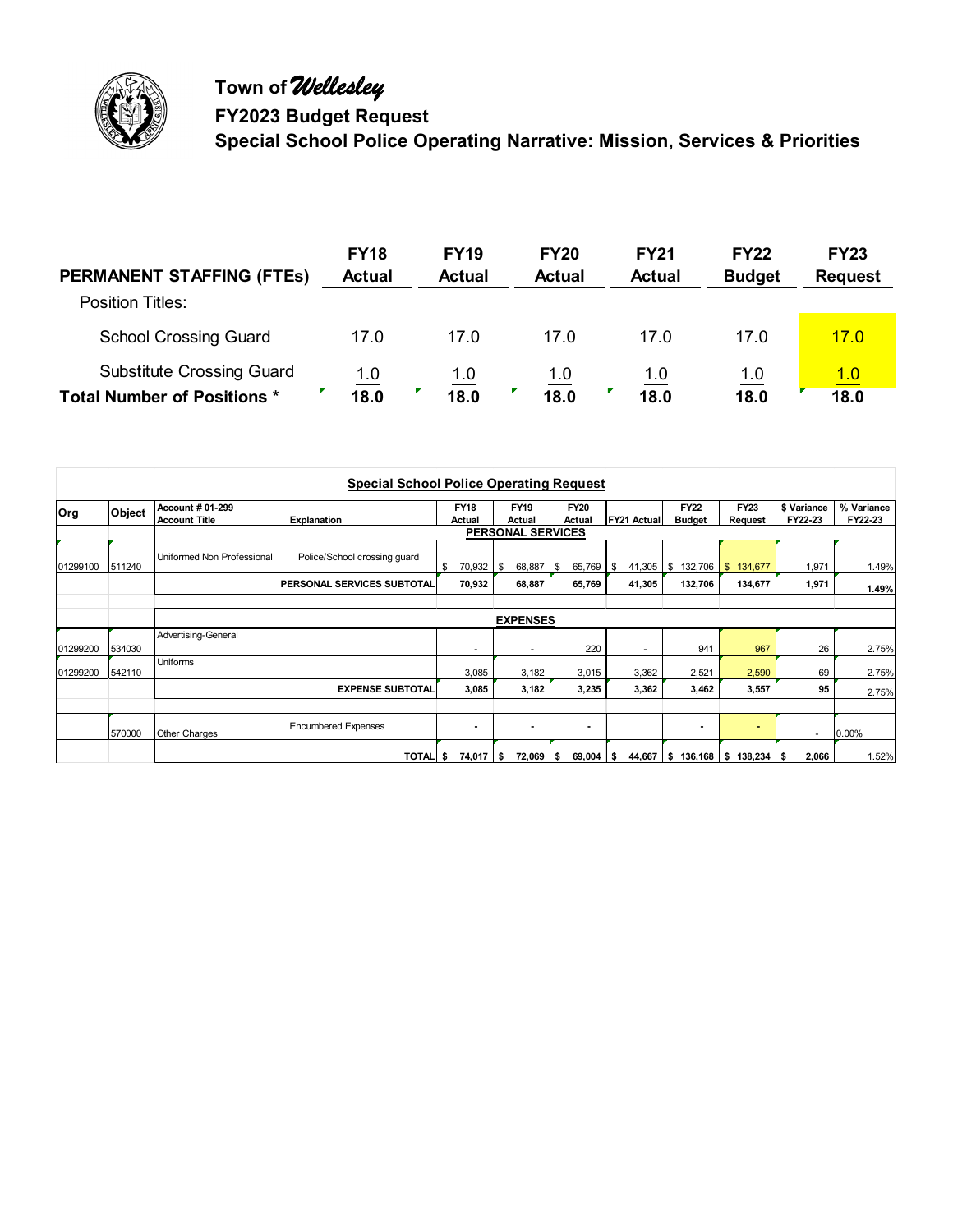

**Fiscal Year 2023 -- OPERATING BUDGET REQUEST Fire Rescue: Mission, Services & Priorities** 

#### *MISSION*

Wellesley Fire Rescue Department is committed to protecting people, property and the environment. We will be responsive to the needs of our residents and others we may serve by providing rapid, professional services essential to the health, safety and the well-being of the community. We will accomplish our mission through skills training, professional development and preparedness of equipment to provide a robust response to fire suppression, medical emergencies, active shooter response, automobile extrication, hazardous materials mitigation, inspectional services and various public safety educational programs and community events for students to senior citizens

*Organizational Structure:* Wellesley Fire Rescue Department is staffed with thirty-six Firefighters, thirteen Lieutenants, and four Deputies working four shifts and one Deputy Chief Fire Inspector and one Lieutenant Fire Inspector working days only. The Fire Chief, Assistant Fire Chief, administrative assistant and mechanic make up the rest of the department. The department operates out of two stations, one at Central Street and Weston Road (Station # 1) and one on Worcester Street in Wellesley Hills (Station # 2). National Fire Protection Association staffing standard is 15 personnel on duty to respond to a 2000 sq. ft. house fire without a basement. The Wellesley Fire Departments current staffing level is 13 personnel per shift.



Fire Suppression and Rescue Operations front line operating apparatus consist of two pumping engines, one Quint combination pump/ladder and one tower ladder unit. The department operates one boat for water and ice rescue operations. Firefighters are continually trained in multiple disciplines such as fire suppression, medical training, rescue operations, hazardous materials, fire prevention and disaster response planning.

Emergency Medical Services are provided under the direction of the fire department utilizing the Firefighter/ Emergency Medical Technicians (EMTs) and Cataldo Ambulance providing Advanced Life Support and patient transport. For the past twenty-seven years the fire department has managed emergency medical services in the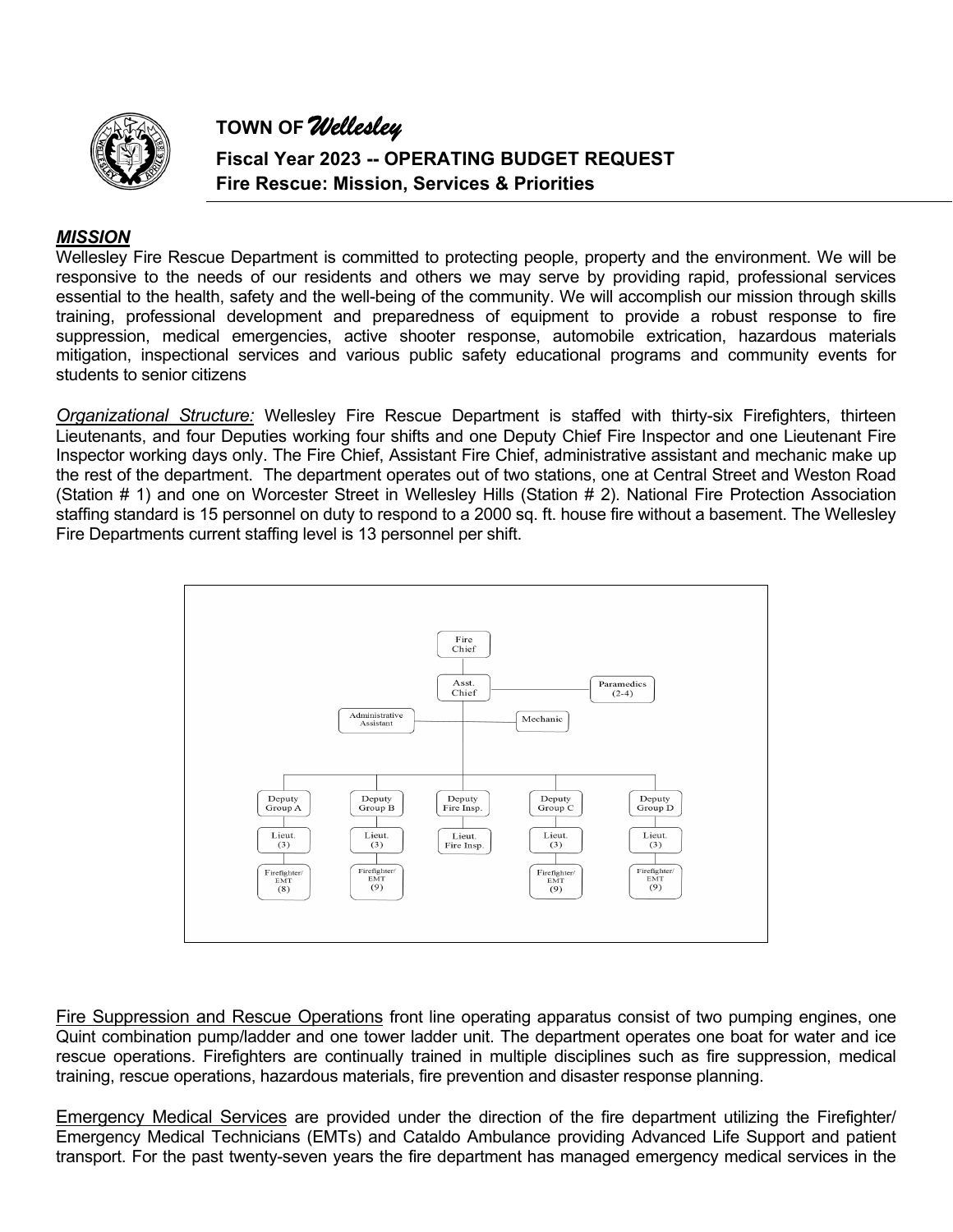

**Fiscal Year 2023 -- OPERATING BUDGET REQUEST Fire Rescue: Mission, Services & Priorities** 

town. The Paramedics respond with Firefighter/EMTs, as our apparatus are equipped with sufficient personnel, automatic defibrillators, backboards, epi-pens, medical supplies and extensive rescue equipment that can effectively manage calls for assistance. There is no annual stipend for these services and required recertification training is provided to all Firefighter and Police EMT's by Cataldo Ambulance. The contract with Cataldo Ambulance was renewed and is effect until Dec 31, 2022.

Hazardous Materials / Technical Rescue Incidents have always been handled by the fire department and the firefighters are prepared to respond to these types of incidents. The department has conducted hazardous materials training to increase the safety of our personnel and the general public. All firefighters are trained to the HAZMAT operational level and received decontamination training. Wellesley Fire has two personnel assigned to the Massachusetts State HAZMAT Team. Two firefighters are trained and respond as part of the Norfolk County Technical Rescue Team that respond for emergencies in our fire district, state and to national incidents to support local communities.

Fire Prevention / Inspection/ Notification Systems activities are coordinated by the Deputy Chief / Fire Inspector and Lieutenant, which includes; issuing permits, inspecting various installations, coordinating semi-annual inservice inspections by the engine and ladder companies, and scheduling safety programs for the public. Being aware of the environmental hazards of our modern society, the department keeps thorough records of all hazardous material and petroleum products under its authority that are stored in the town. These records include installation and removal permits for all petroleum storage tanks and oil-fired heating systems. The Fire Department conducts commercial property inspections and pre-fire / disaster planning twice a year and home smoke alarm / CO detector inspections on the transfer of residential property.

Public Educational programs conducted by the fire department were cancelled due to Covid-19 hopefully in FY23 the 18<sup>th</sup> year of our Teen Rescuer Program for local teenagers will resume. The Teen Rescuer program covers fire department operations and topics such as first aid, CPR, and general safety during one week in the summer. The Student Awareness of Fire Education (SAFE) Program operating under a state grant instructed approximately 2800 children in fire safety are subject to the status of Covid-19. The High School athletic trainers were provided CPR and AED training. A Senior Safety grant, dept program funds provide a number of senior safety training programs, these were online via the COA. We conducted the 55<sup>th</sup> annual Senior Thanksgiving Dinner which was delivered directly to the 207 Seniors that signed up for the program and in FY23 let's hope we are back together at Babson's Trim Dining Hall. Fire Department continues to participate in many community events, subject to Covid-19 restrictions. We are hopeful to open our stations to the public and resume our involvement in all the great community events which are unfortunately subject to the status of the Covid-19 Pandemic.

Professional Training Activities and Programs are critical to ensure the safety of our response personnel and the general public. Most training activities are conducted on duty but there is a need to provide some programs that should not be interrupted by the call volume of the day, particularly when using outside agencies or private contractors to provide the training. In-service training is conducted daily using a preplanned training schedule that prepares the firefighters to meet the goals and objectives of the fire /rescue department. We have two principal training objectives; maintaining departmental staff readiness to safely respond to emergencies and provide opportunities for existing/ future fire officer development.

Emergency Management services are under the direction of the Fire Chief as the Emergency Management Director, a local emergency planning committee (LEPC) continues to coordinate the town's emergency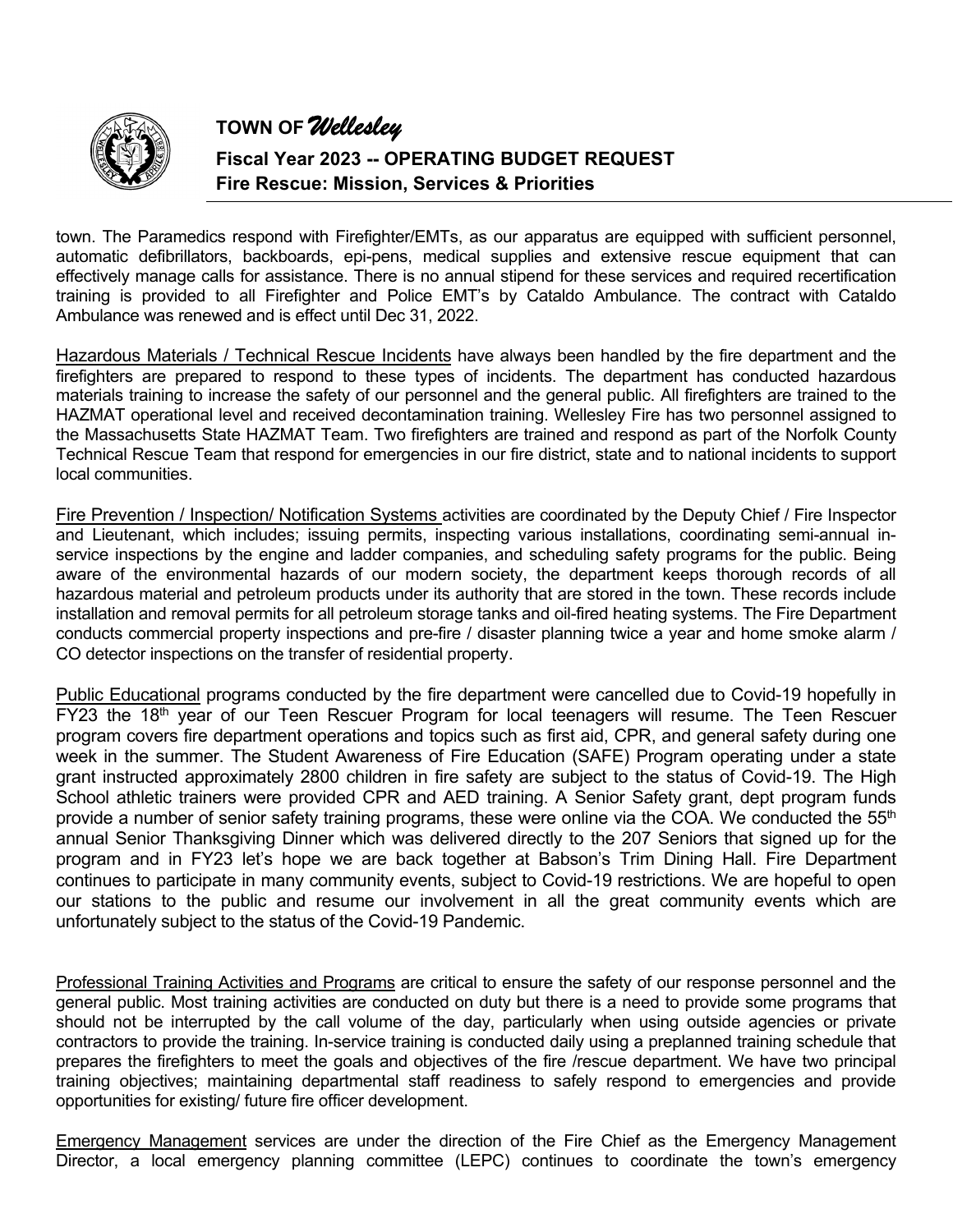

**Fiscal Year 2023 -- OPERATING BUDGET REQUEST Fire Rescue: Mission, Services & Priorities** 

management plan. The committee is co-chaired by Assistant Chief Peterson and Health Director Lenny Izzo and has representation from town departments including fire, police, health, school, public works, Selectman's office, and several private organizations and individuals. Wellesley comprehensive emergency management plan is a program for planning and responding to emergencies or disaster situations. It assigns responsibilities and function, which will provide for the safety and welfare of our citizens against the threat of natural disasters, hazardous materials incidents, and national security emergencies. The LEPC has attained Full Certification with the Massachusetts Emergency Management Agency. The Community Emergency Response Team is a group of citizen volunteers that are trained to operate a community shelter in the event of a disaster and to assist professional rescuers in many support roles as required to meet the needs of the community during a disaster.

The Fire Rescue FY23 Budget request provides for adequate staffing, necessary training and equipment, and the continuation of public safety awareness programs. The collective bargaining agreement with the Firefighters Union (Firefighters, Lieutenants, and Deputy's) is currently effective until June 30, 2023. The fire department responded to 3534 emergency calls for service from the public.

#### COVID-19 Response

- Firefighters continue to deep clean and disinfected both stations three times per week.
- The Fire and Police Dept personnel were among the first vaccinated from the Health Dept.
- The Fire Department submitted requests for PPE to Massachusetts Emergency Management Agency and distributed the supplies among the Fire and Police Departments. We have continued to purchase supplies utilizing our expense budget as supplies became available.
- This has been another challenging year due to Covid-19 but we worked past it and should continue safe practices moving forward for all to stay healthy.

#### FY23 Goals

The goals for FY23 will continue to focus on our maintaining departmental staff readiness to safely respond to emergencies. We will continue our Covid-19 PPE efforts to provide for the community needs, especially our vulnerable population with PPE. We will strive to provide opportunities for existing/ future fire officer development. We will experience senior staff retirements and it's critical to ensure staff are trained for the new leadership roles. We continue training all personnel on fire suppression, vehicle technology changes, emergency medical skills and to accept new challenges such as training to respond to hostile events in ballistic gear.

#### Operational Budget Summary

The Fire Departments budget reflects a modest increase in the expense budget. The increases in the personal services budget reflects the (4) non-union positons of Chief, Asst Chief, Administrative Assistant and Fire Mechanic increases at guidelines. We did focus on increasing our illness budget line in anticipation of potential impacts of Covid-19 variant and any other related medical issues. The Firefighters contract expires June 30, 2023 which consists of personnel in the collective bargaining group which is the primary factor in the FY23 budget.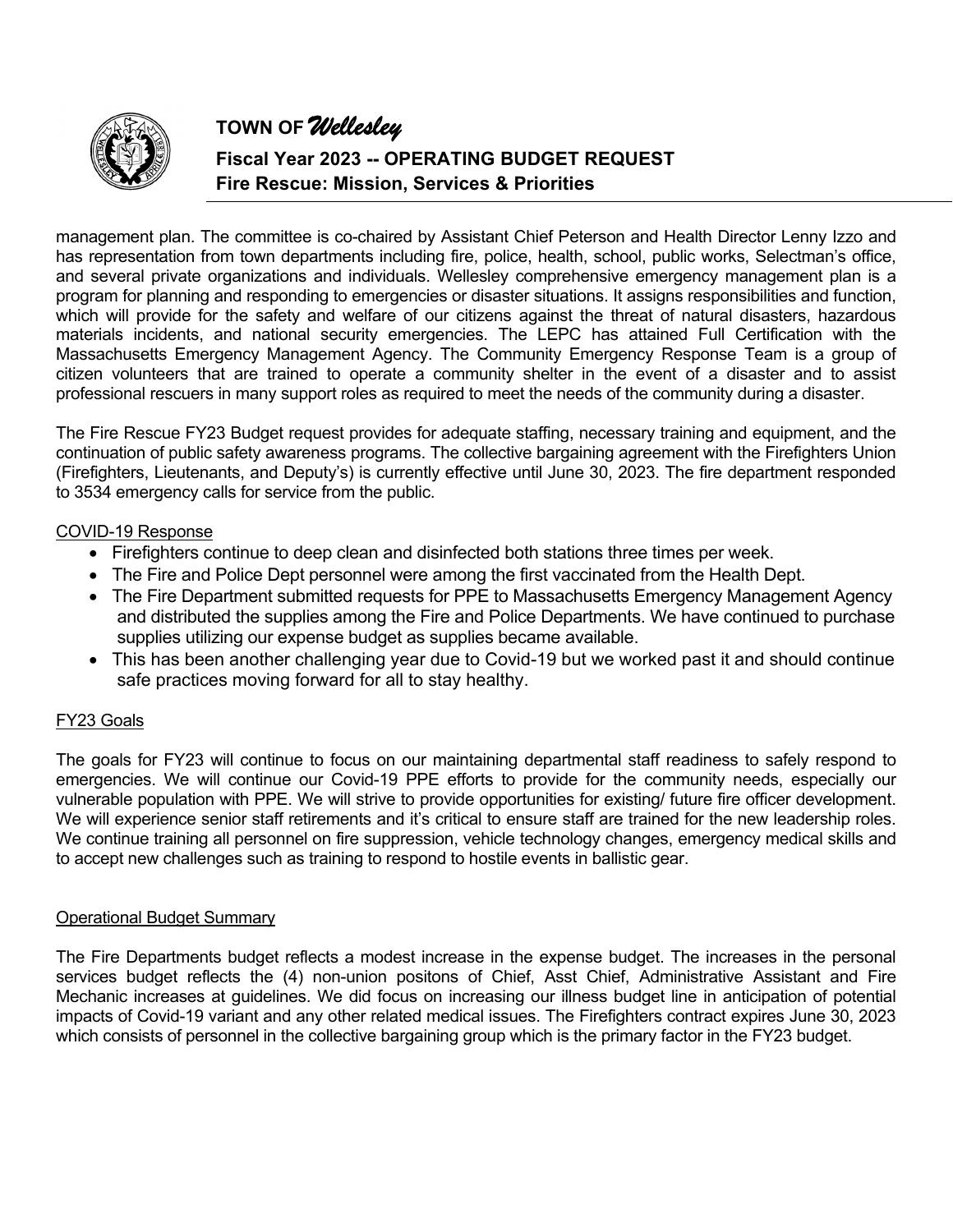

**Fiscal Year 2023 -- OPERATING BUDGET REQUEST Fire Rescue: Mission, Services & Priorities** 

#### **RECEIPTS FROM PERMITS AND MASTER BOXES:**

|              | <b>FY20 ACTUAL FY21 ACTUAL</b> |           | <b>FY22 Anticipated</b> | FY23 Plan |
|--------------|--------------------------------|-----------|-------------------------|-----------|
| $\mathbb{S}$ | 38,100 \$                      | 36,300 \$ | 36,300 \$               | 36,300    |
| \$           | 40,000 \$                      | 42,970 \$ | 42,900 \$               | 44,000    |
| \$           | 78,100 \$                      | 79,270 \$ | 79,200 \$               | 80,300    |

|                                  | <b>FY19</b>   | <b>FY20</b>   | <b>FY21</b>   | <b>FY22</b>   | <b>FY23</b>    |
|----------------------------------|---------------|---------------|---------------|---------------|----------------|
| <b>PERMANENT STAFFING (FTES)</b> | <b>Actual</b> | <b>Actual</b> | <b>Actual</b> | <b>Budget</b> | <b>Request</b> |
| Position Titles:                 |               |               |               |               |                |
| Chief                            | 1.0           | 1.0           | 1.0           | 1.0           | 1.0            |
| <b>Assistant Chief</b>           | 1.0           | 1.0           | 1.0           | 1.0           | 1.0            |
| Deputy Chiefs                    | 5.0           | 5.0           | 5.0           | 5.0           | 5.0            |
| Lieutenants                      | 13.0          | 13.0          | 13.0          | 13.0          | 13.0           |
| Firefighters                     | 35.0          | 35.0          | 35.0          | 35.0          | 35.0           |
| <b>Mechanic</b>                  | 1.0           | 1.0           | 1.0           | 1.0           | 1.0            |
| Administrative Assistant         | 1.0           | 1.0           | 1.0           | 1.0           | 1.0            |
| <b>Total Number of Positions</b> | Г<br>57.0     | 57.0          | 57.0          | 57.0          | 57.0           |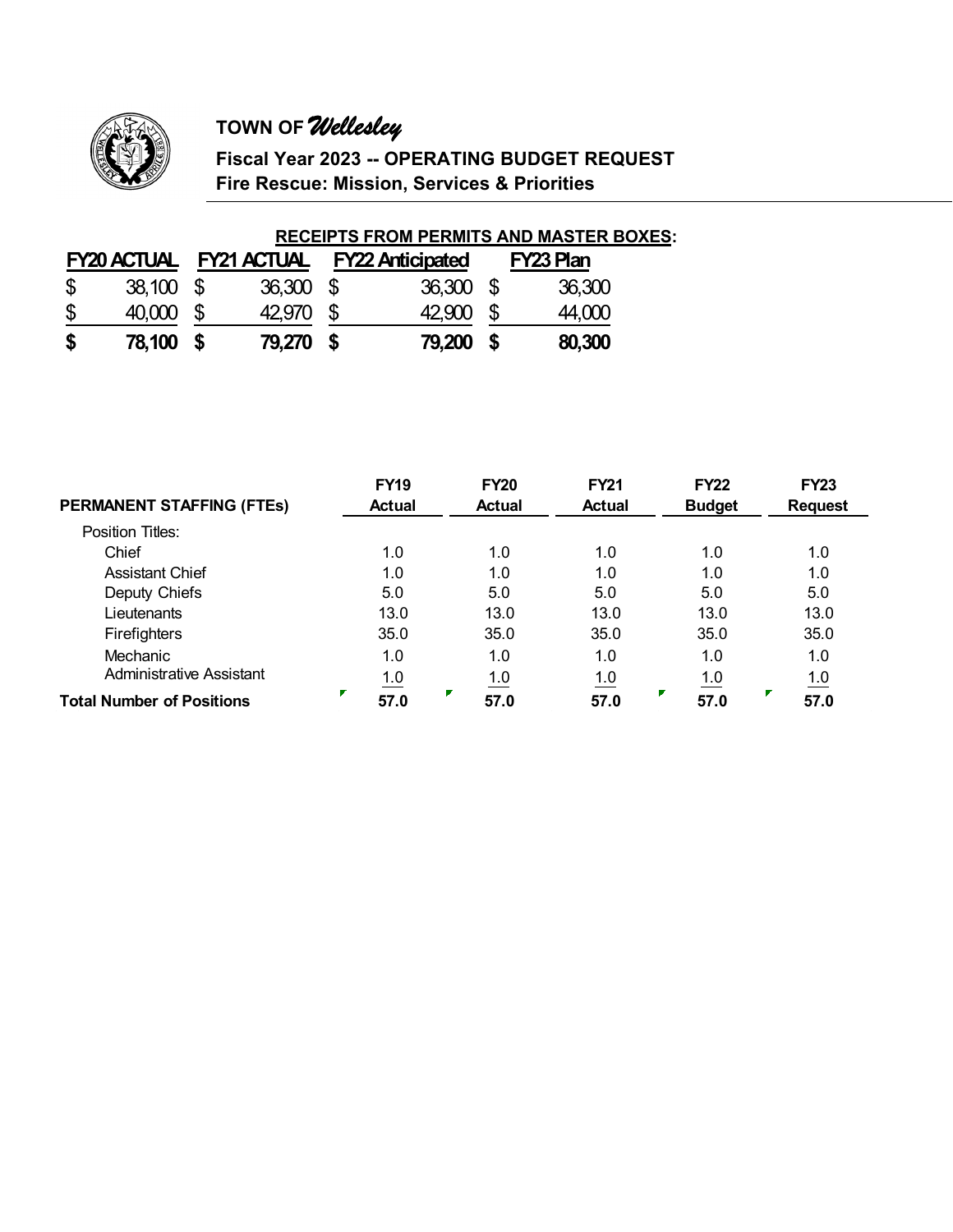

## **Fiscal Year 2023 -- OPERATING BUDGET REQUEST Fire Rescue: Mission, Services & Priorities**

|  |  | <b>Fire Department Operating Request</b> |  |  |
|--|--|------------------------------------------|--|--|
|--|--|------------------------------------------|--|--|

| Org      | Object | <b>Account # 01-220</b><br><b>Account Title</b>   | <b>Explanation</b>                                                                                                                    | FY19 Actual FY20 Actual |                    | <b>FY21</b><br>Actual | <b>FY22</b><br><b>Budget</b> | <b>FY23</b><br>Request   | \$ Variance<br>FY22-23 | % Variance<br>FY22-23 |
|----------|--------|---------------------------------------------------|---------------------------------------------------------------------------------------------------------------------------------------|-------------------------|--------------------|-----------------------|------------------------------|--------------------------|------------------------|-----------------------|
|          |        |                                                   |                                                                                                                                       | PERSONAL SERVICES       |                    |                       |                              |                          |                        |                       |
|          |        |                                                   |                                                                                                                                       |                         |                    |                       |                              |                          |                        |                       |
| 01220100 |        | 511010 Senior Administrator                       | Fire Chief and Deputy Chief                                                                                                           | \$<br>299,571           | \$<br>$318,432$ \$ | 341,157               | $\mathbf{s}$<br>346,450      | $\mathbf{\$}$<br>355,111 | \$<br>8,661            | 2.50%                 |
| 01220100 |        | 511140 Supervisor                                 | Lieutenants. Includes education benefits and<br><b>EMT</b> stipend                                                                    | 1,005,610               | 1,032,162          | 1,095,818             | 1,127,475                    | 1,151,356                | \$<br>23,881           | 2.12%                 |
| 01220100 |        | 511220 Other Professional Staff                   | Captains. Includes education benefits and<br><b>EMT</b> stipend                                                                       | 483,375                 | 592,196            | 638,275               | 514,680                      | 524,426                  | \$<br>9,746            | 1.89%                 |
| 01220100 |        | Non-Supervisory Uniformed<br>511230 Professionals | Firefighters. Includes: \$2,000 stipend for<br>EMS Coordinator, contractual step increases,<br>and EMT stipends.                      | 2,048,474               | 1,912,793          | 2,007,364             | 2,548,440                    | 2,633,752                | \$<br>85,311           | 3.35%                 |
|          |        |                                                   |                                                                                                                                       |                         |                    |                       |                              |                          |                        |                       |
| 01220100 |        | 511370 Clerical                                   | Secretary                                                                                                                             | 59,235                  | 60,889             | 62,181                | 63,735                       | 65,178                   | \$<br>1,443            | 2.26%                 |
| 01220100 |        | 511420 Other Support Staff                        | Mechanic                                                                                                                              | 76,342                  | 79,012             | 80,250                | 81,263                       | 83,091                   | \$<br>1,828            | 2.25%                 |
|          |        |                                                   |                                                                                                                                       |                         |                    |                       |                              |                          |                        |                       |
| 01220100 |        | 513210 O/T - Vacation                             | Overtime for covering vacation vacancies.                                                                                             | 360,335                 | 405,421            | 410,233               | 373,000                      | 380,460                  | \$<br>7,460            | 2.00%                 |
|          |        |                                                   | Overtime for covering vacancies due to major<br>incidents or events, injuries, illness,<br>shortages, significant weather conditions, |                         |                    |                       |                              |                          |                        |                       |
| 01220100 |        | 513220 Illness Coverage                           | etc.                                                                                                                                  | 248,215                 | 361,784            | 532,657               | 194,500                      | 198,390                  | \$<br>3,890            | 2.00%                 |
| 01220100 |        | 513230 O/T - Personal Days                        | O/T for covering personal shift vacancies.                                                                                            | 394,528                 | 279,073            | 365,997               | 252,000                      | 257,040                  | \$<br>5,040            | 2.00%                 |
| 01220100 |        | 513260 O/T - Specialized Training                 | Specialized training for firefighters - costs<br>incurred when training classes require<br>personnel to attend training off duty.     | 35,937                  | 29,948             | 14,091                | 79,500                       | 79,500                   | \$<br>٠                | 0.00%                 |
| 01220100 |        | 514010 Shift Differential                         | **Beginning FY 10 shift differential<br>calculated into base pay***                                                                   | 47,558                  | 47,821             | 45,494                |                              |                          | \$<br>$\blacksquare$   | 0.00%                 |
|          |        |                                                   |                                                                                                                                       |                         |                    |                       |                              |                          |                        |                       |
| 01220100 |        | 515010 Holiday Pay                                | 12 total holidays.                                                                                                                    | 98,125                  | 100,709            | 226,818               | 238,000                      | 242,760                  | \$<br>4,760            | 2.00%                 |
| 01220100 |        | 515050 Longevity                                  |                                                                                                                                       | 22.200                  | 20,500             | 31,750                | 34,000                       | 35,000                   | \$<br>1,000            | 2.94%                 |
|          |        |                                                   |                                                                                                                                       |                         |                    |                       |                              |                          |                        |                       |
| 01220100 |        | 519999 FLSA Benefit Pay                           |                                                                                                                                       | 22,200                  |                    |                       |                              |                          | \$<br>٠                | 0.00%                 |
|          |        | <b>Personal Service Subtotal</b>                  | <b>PERSONAL SERVICES SUBTOTAL</b>                                                                                                     | 5,201,705               | 5,240,738          | 5,852,083             | 5,853,044                    | 6,006,064                | \$<br>153,019          | 2.61%                 |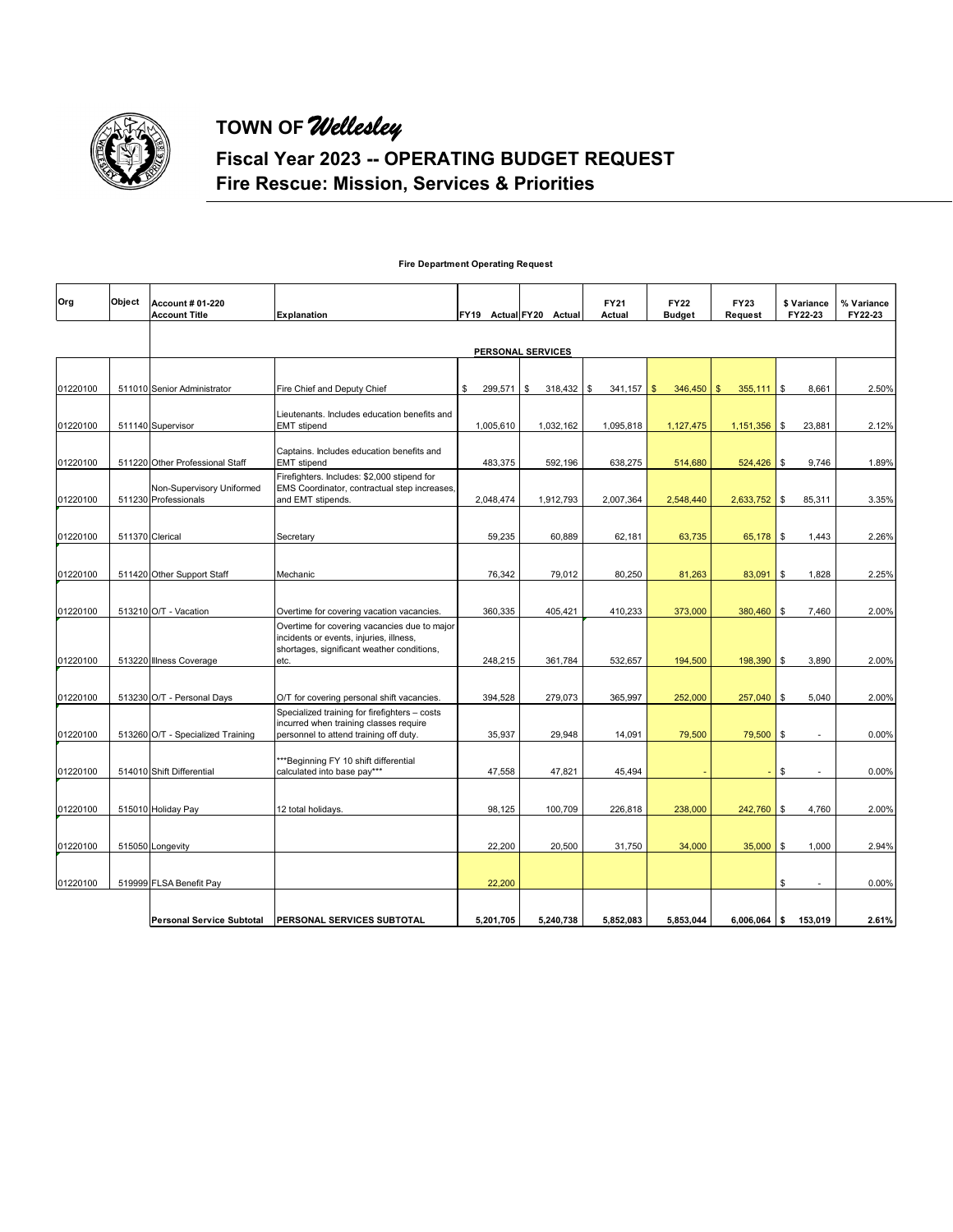

## **Fiscal Year 2023 -- OPERATING BUDGET REQUEST Fire Rescue: Mission, Services & Priorities**

|                      |                                                  |                                                                                                                                                                                                                                                                                                  |               | <b>EXPENSES</b> |               |               |                    |                                |                |
|----------------------|--------------------------------------------------|--------------------------------------------------------------------------------------------------------------------------------------------------------------------------------------------------------------------------------------------------------------------------------------------------|---------------|-----------------|---------------|---------------|--------------------|--------------------------------|----------------|
| 01220200             | 517010 Medical Expense                           | Medical expenses for firefighters injured in<br>the line of duty.                                                                                                                                                                                                                                | 3,264         |                 | 3,660         | 3,000         | $3,000$ \$         |                                | 0.00%          |
| 01220200             | 517040 Tuition Reimbursement                     | Tuition for members enrolled in degree<br>programs.                                                                                                                                                                                                                                              |               |                 |               | 10,000        | $10,000$ \$        |                                | 0.00%          |
| 01220200             | 524030 Equipment Maintenance                     | Yearly service contracts for air compressor,<br>welding gas tanks, Amkus extrication &<br>rescue tool (Jaws-of-Life), ladder & pump<br>testing and certification, AED (D-Fib) testing<br>for annual certification.                                                                               | 5,856         | 8,378           | 8,673         | 7,000         | $9,000$ \$         | 2,000                          | 28.57%         |
| 01220200             | 524060 Communications Maintenance                | Mobile and portable radio equipment.<br>Digitize alarm transmission equipment and<br>Zetron vocal alarm equipment maintenance                                                                                                                                                                    | 17,259        | 12,850          | 12,217        | 15,000        | $20,000$ \$        | 5,000                          | 33.33%         |
| 01220200             | 527070 Laundry Services                          | Laundry/linen cleaning.                                                                                                                                                                                                                                                                          | 1,530         | 1,530           | 1,410         | 1,800         | 1,800              | \$<br>$\overline{\phantom{a}}$ | 0.00%          |
| 01220200             | 530500 Training and Development                  | Training and development seminars, books,<br>training aids, video tapes, outside instructors<br>for EMT recertification                                                                                                                                                                          | 18,372        | 21,444          | 11,278        | 12,000        | $12,000$ \$        |                                | 0.00%          |
| 01220200             | 534010 Postage                                   | Postage                                                                                                                                                                                                                                                                                          | 629           | 670             | 513           | 460           | 460                | \$                             | 0.00%          |
| 01220200             | Telephone - Cell phones and<br>534020 data plans | Telephone, pagers, mobile phone, computer<br>network, land lines (6), FAX, E911, and<br>caller ID.                                                                                                                                                                                               | 10,345        | 7,451           | 6,605         | 12,500        | $10,000$ \$        | (2,500)                        | $-20.00%$      |
| 01220200             | 541010 Gasoline                                  | Gasoline for 4 autos, 1 pickup truck, and<br>various small motors such as chain saws,<br>pumps, and generators.                                                                                                                                                                                  | 6.671         | 4.909           | 4.961         | 8,000         | $6,000$ \$         | (2,000)                        | $-25.00%$      |
| 01220200             | 541020 Diesel Fuel                               | All fire apparatus are powered by diesel<br>engines.                                                                                                                                                                                                                                             | 18,432        | 14,777          | 13,095        | 16,839        | $15,000$ \$        | (1, 839)                       | $-10.92%$      |
| 01220200             | 542010 Office/ Building Materials                | General office supplies, toner, water, office<br>and building fixtures.                                                                                                                                                                                                                          | 5,064         | 5,841           | 5,153         | 5,200         | $5,200$ \$         |                                | 0.00%          |
|                      |                                                  |                                                                                                                                                                                                                                                                                                  |               |                 |               |               |                    |                                |                |
| 01220200<br>01220200 | 542040 Paper and Stationary<br>542110 Uniforms   | Stationary, letterhead, and envelopes.<br>Contractual dress uniform allowance:<br>complete uniform issue for new members;<br>\$100 uniform maintenance for other<br>members. Captains and the Fire Prevention<br>Officer who are required to wear dress<br>uniforms are reimbursed per contract. | 639<br>15,454 | 454<br>15,038   | 658<br>11,333 | 600<br>16,800 | 650<br>$16,800$ \$ | \$<br>50                       | 8.33%<br>0.00% |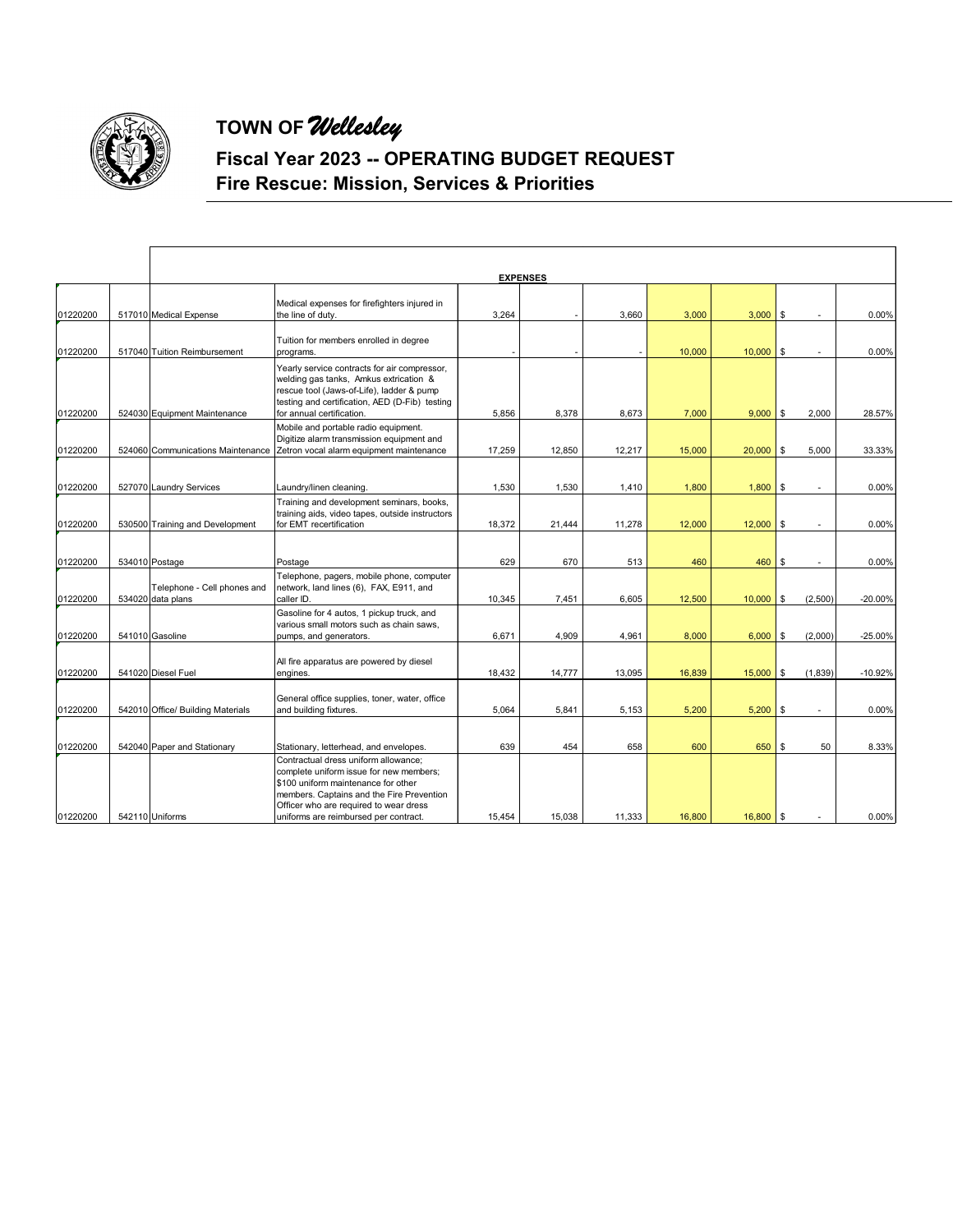

**Fiscal Year 2023 -- OPERATING BUDGET REQUEST Fire Rescue: Mission, Services & Priorities**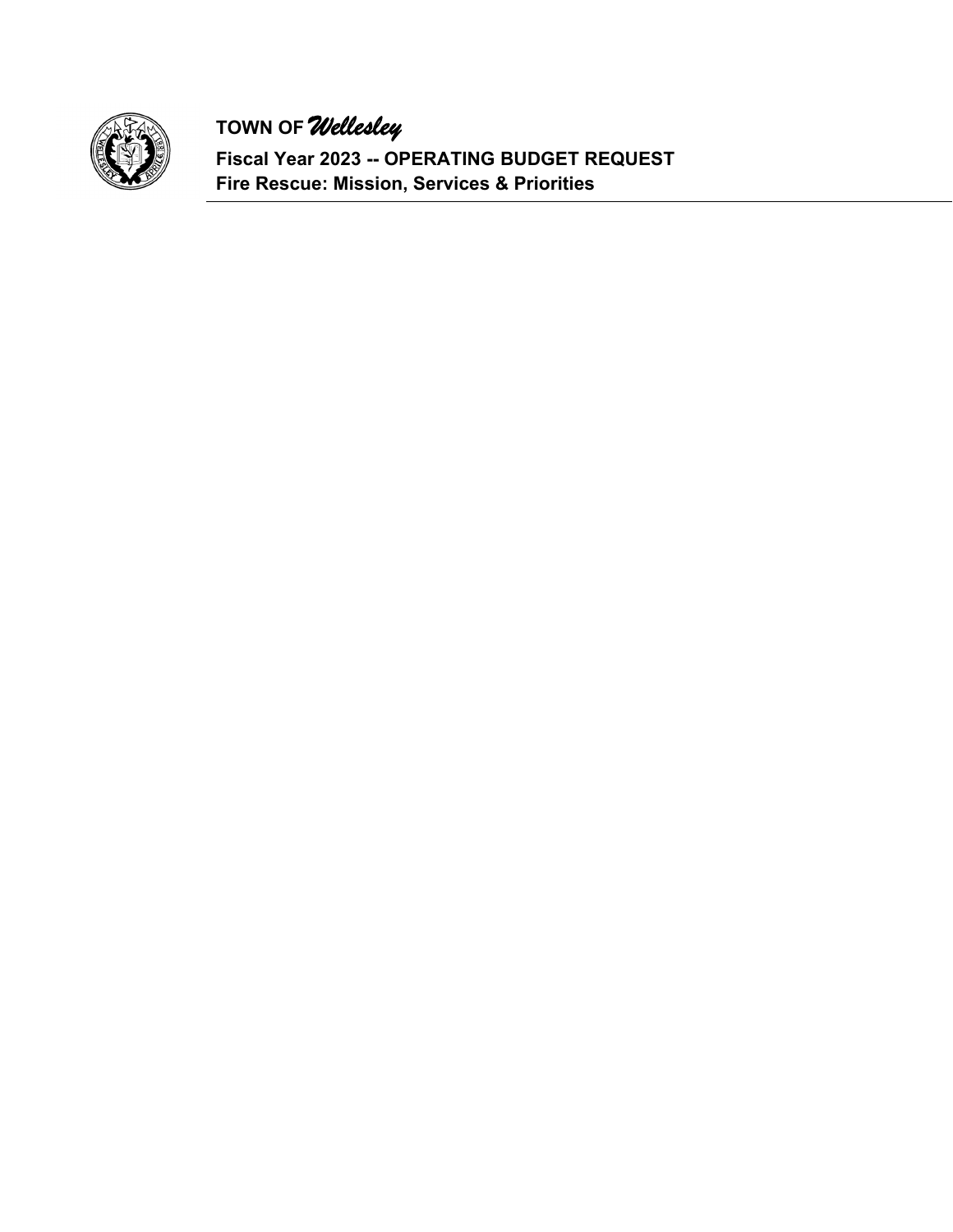

### **Fiscal Year 2023 -- OPERATING BUDGET REQUEST Fire Rescue: Mission, Services & Priorities**

|          |              |                                        | Protective fire fighting clothing; coats, pants,<br>helmets, gloves, face pieces for air tanks                                                                                                                                 |         |         |         |         |              |    |                          |        |
|----------|--------------|----------------------------------------|--------------------------------------------------------------------------------------------------------------------------------------------------------------------------------------------------------------------------------|---------|---------|---------|---------|--------------|----|--------------------------|--------|
| 01220200 |              | 542120 Protective Clothing             | (new hires) and repair or replacement of<br>other members equipment.                                                                                                                                                           | 13,504  | 2,494   | 22,141  | 15,000  | $19,000$ \$  |    | 4,000                    | 26.67% |
|          |              |                                        | Station work clothing allowance and                                                                                                                                                                                            |         |         |         |         |              |    |                          |        |
| 01220200 |              | 542130 Work Clothing                   | maintenance costs per contract.                                                                                                                                                                                                | 20,839  | 20,421  | 22,898  | 26,500  | 26,500       | \$ |                          | 0.00%  |
|          |              |                                        | Building maintenance for minor repairs.<br>Major repairs are performed by the Facilities                                                                                                                                       |         |         |         |         |              |    |                          |        |
| 01220200 |              | 543010 Building M&R Supplies           | Maintenance department.                                                                                                                                                                                                        | 2,368   | 5,801   | 6,492   | 3,500   | 3,500        | \$ |                          | 0.00%  |
| 01220200 |              | Grounds keeping M&R<br>543020 Supplies | Grounds keeping, lawn and garden fertilizer<br>and plantings.                                                                                                                                                                  | 10      | 9       | 84      | 750     | 750          | \$ |                          | 0.00%  |
| 01220200 |              | 543060 Custodial M&R Supplies          | Custodial functions are performed by<br>firefighters. This line item includes all<br>cleaning materials, toiletries, winter<br>supplies, etc                                                                                   | 1,859   | 1,682   | 1,813   | 2,571   | 2,571        | \$ | $\overline{\phantom{a}}$ | 0.00%  |
|          |              |                                        | Vehicle parts and supplies, body work not<br>covered by insurance, paint and specialized                                                                                                                                       |         |         |         |         |              |    |                          |        |
| 01220200 |              | 548010 Vehicle Parts & Accessories     | tools.                                                                                                                                                                                                                         | 57,709  | 59,237  | 50,308  | 60,000  | 60,000       | \$ |                          | 0.00%  |
|          |              |                                        | Equipment and supplies used on apparatus                                                                                                                                                                                       |         |         |         |         |              |    |                          |        |
| 01220200 |              | 550010 Medical Supplies                | responding to medical emergencies.                                                                                                                                                                                             | 12,421  | 11,359  | 19,284  | 10,000  | 15,500       | \$ | 5,500                    | 55.00% |
| 01220200 |              | 552060 Firefighting Supplies           | Firefighting equipment and tools.                                                                                                                                                                                              | 12,701  | 16,751  | 20,267  | 15,500  | 18,000       | \$ | 2,500                    | 16.13% |
|          |              |                                        | Computer hardware/software and<br>maintenance contracts. Includes purchase of<br>Fleet Maintenance Software for use by Fire<br>Mechanic to monitor & improve on vehicle                                                        |         |         |         |         |              |    |                          |        |
| 01220200 |              | 553060 Computer Supplies               | maintenance.                                                                                                                                                                                                                   | 12,457  | 13,062  | 10,133  | 11,000  | 14,000       | \$ | 3,000                    | 27.27% |
| 01220200 |              | 557010 Programs & Activities           | Software update subscription for NFPA<br>Codes; fire prevention material and<br>programs. Fire safety education for elderly,<br>baby sitters, and children. Purchase of fire<br>safety pamphlets for handouts at safety talks. | 2,079   | 3,224   | 1,068   | 4,000   | 4,000        | \$ |                          | 0.00%  |
| 01220200 |              | 571010 Travel - Mileage/In State       | Reimbursement for using personal vehicle for<br>department business.                                                                                                                                                           | 56      |         |         | 500     | 500          | \$ | $\blacksquare$           | 0.00%  |
| 01220200 |              | 571110 Conf/Mtgs - Administrators      | Administration conferences, monthly<br>meetings of state and district organizations<br>and committees.                                                                                                                         | 1,581   | 1,066   |         | 1,500   | 1,500        | \$ | $\blacksquare$           | 0.00%  |
| 01220200 |              | 571120 Conf/Mtgs - Professional Staff  | Professional staff conferences, monthly, fire<br>prevention, arson, and apparatus<br>maintenance meetings.                                                                                                                     | 4,487   | 823     |         | 500     | 500          | \$ | $\blacksquare$           | 0.00%  |
| 01220200 | 572110 State | Conf/Mtgs - Admin. Out of              | Out of state travel, meetings, and<br>conferences.                                                                                                                                                                             |         | 900     |         | 4,000   | 4,000        | \$ |                          | 0.00%  |
|          |              |                                        | Membership dues for Metro Fire, Norfolk<br>County, NFPA, International Fire Chiefs<br>Assoc, Mass Fire Chiefs, N.E. Fire Chiefs,                                                                                               |         |         |         |         |              |    |                          |        |
| 01220200 |              | 573010 Dues - Administrators           | fire prevention, arson, maintenance, and<br>instructors organizations.                                                                                                                                                         | 5,063   | 4,975   | 3,775   | 6,500   | 6,500        | \$ |                          | 0.00%  |
| 01220200 |              | 573020 Dues - Professional Staff       | Membership dues for Metro Hazmat.EMT<br>recertification fee (\$150.00per)                                                                                                                                                      | 3,185   | 2,330   | 3,172   | 4,450   | 4,450        | ¢  |                          | 0.00%  |
| 01220200 |              | 573030 Dues - Non Prof. (Mechanic)     | Membership dues for Fire Department<br>Mechanic Association.                                                                                                                                                                   | 75      |         |         | 250     | $250$ \$     |    |                          | 0.00%  |
| 01220200 |              | 578010 Special Debt Expenses           |                                                                                                                                                                                                                                |         | 1,658   | 7,255   |         |              | S  |                          | 0.00%  |
|          |              |                                        |                                                                                                                                                                                                                                |         |         |         |         |              |    |                          |        |
| 01220200 |              | 583010 Furniture                       | Furniture                                                                                                                                                                                                                      |         | 5,248   | 2,851   | 5,000   | 5,000        | \$ |                          | 0.00%  |
|          |              | <b>Expense Subtotal</b>                | <b>EXPENSES SUBTOTAL</b>                                                                                                                                                                                                       | 253,909 | 244,383 | 251,098 | 280,720 | $296,431$ \$ |    | 15,711                   | 5.60%  |
|          |              |                                        |                                                                                                                                                                                                                                |         |         |         |         |              |    |                          |        |
|          |              | 570000 Other Charges & Expenses        | Encumbered expenses from prior fiscal year                                                                                                                                                                                     | 1,150   | 5,309   |         |         |              | \$ |                          | 0.00%  |
|          |              |                                        |                                                                                                                                                                                                                                |         |         |         |         |              |    |                          |        |
|          |              |                                        |                                                                                                                                                                                                                                |         |         |         |         |              |    |                          |        |

**Departmental Total DEPARTMENT TOTAL 5,456,764 \$ 5,490,430 \$ 6,103,181 \$ 6,133,764 \$ 6,302,495 \$ 168,730 \$ 2.75%**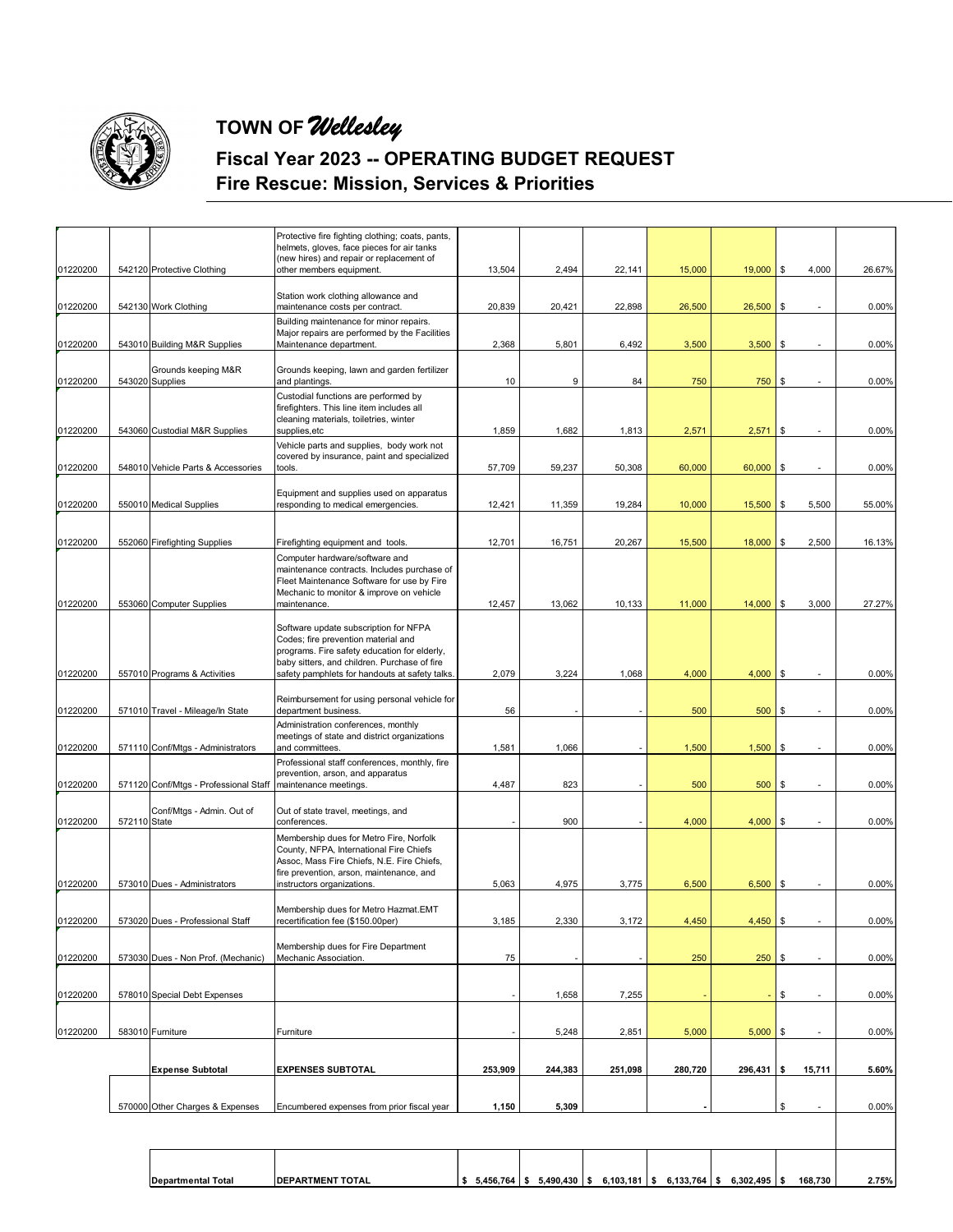

#### *Inspector of Buildings*

PROGRAM OBJECTIVE: To enforce all provisions of appropriate codes, state statutes, rules, regulations, ordinances and bylaws. (Chapter 143, Sec. 3, MGL).

**PROGRAM ACTIVITIES:** The Inspector of Buildings is charged with the responsibility to enforce all provisions of appropriate codes, and all other applicable state statutes, rules and regulations or ordinances and bylaws, and act on any question relative to the mode or manner of construction, reconstruction, alteration, repair, demolition, removal, installation of equipment, and the location, use, occupancy, and maintenance of all buildings and structures. The program mandates that work authorized under any required permit shall be field inspected for code conformance.

#### *Zoning Enforcement*

PROGRAM OBJECTIVES: To enforce the Town of Wellesley's Zoning Bylaw and MGL Chapter 40A.

PROGRAM ACTIVITIES: This program is responsible for the screening of all new construction to make sure it complies with all provisions of the Town of Wellesley Zoning Bylaw and MGL Chapter 40A. The program also investigates complaints of alleged zoning violations and takes appropriate action, such as the issuance of cease and desist orders, and/or the filing of a criminal complaints in District Court.

#### *Handicapped Access*

PROGRAM OBJECTIVES: To enforce the rules and regulations of the Handicapped Access Code in accordance with MGL Chapter 22, Sec. 13A.

PROGRAM ACTIVITIES: This program enforces the rules and regulations of the Handicapped Access Code in accordance with MGL Chapter 22, Sec. 13A. It is the intent of these rules and regulations to provide physically handicapped persons full and free use of all buildings and facilities so that all persons may have the educational, employment, living and recreational opportunities necessary to be as self-sufficient as possible, and to assume full responsibilities as citizens.*Public Safety*

PROGRAM OBJECTIVES: To enforce Public Safety Regulations, Massachusetts State Building Code, Tbl. 110.

PROGRAM ACTIVITIES: This program is responsible for the periodic inspection and certification of buildings and structures (or parts thereof). A building or structure cannot be occupied or continue to be occupied without the posting of a valid Certificate of Inspection where required by section 110. Certification of Inspections is issued after an inspection is made certifying that the building or structure complies with all applicable requirements of the MSBC.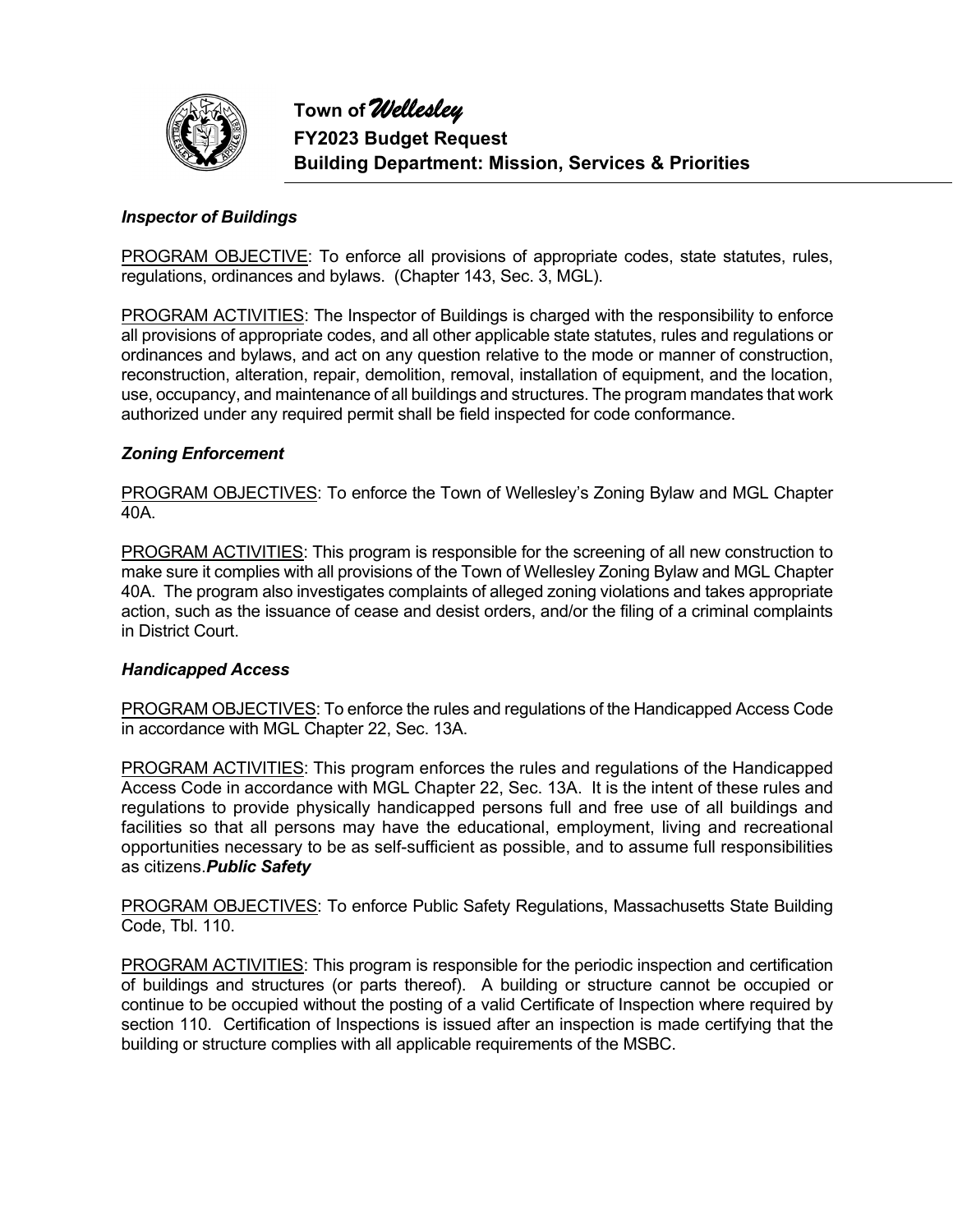

#### *Local Building Inspector*

PROGRAM OBJECTIVES: Shall assist the Inspector of Buildings in the performance of his duties and shall also be responsible for the enforcement of appropriate codes, state statutes, rules, regulations, ordinances and bylaws (Chapter 143, Sec. 3 MGL).

PROGRAM ACTIVITIES: Shall act on any question relative to the mode or manor of construction, and the materials to be used in the construction, reconstruction, alteration, repair, demolition, removal, installation of equipment and the use and occupancy of all buildings and structures.

#### *Inspector of Wires*

PROGRAM OBJECTIVES: To enforce Mass. Electrical Code 527 CMR 12.00, applicable paragraphs of MGL 155, Sections. 141-143.

PROGRAM ACTIVITIES: The Inspector of Wires is the authority enforcing the Mass. Electrical Code, 527 CMR 12.00, and applicable paragraphs of MGL Chapter 166, Sec. 141-143. This program is charged with the responsibility of maintaining strict code enforcement. It also requires that licensed electricians apply for appropriate permits and that work be inspected for code conformance.

#### *Inspector of Plumbing and Fuel Gas*

PROGRAM OBJECTIVES: To enforce the Uniform State Plumbing and Fuel Gas Code in accordance with CMR 248, Sec. 13 of Chapter 142.

PROGRAM ACTIVITIES: The Inspector of Plumbing is the authority enforcing the Uniform State Plumbing and Fuel Gas Codes in accordance with CMR 248, Sec. 13 of Chapter 142, MGL. This program is responsible for maintaining strict code conformance, requiring that licensed plumbing tradesmen apply for appropriate permits and that work is inspected for code conformance.

#### *Permit Administrator*

PROGRAM OBJECTIVES: Under the supervision of the Inspector of Buildings, but with the ability to work independently, this position requiring organizational skills is concerned with performing a wide variety of secretarial, clerical, and administrative tasks in support of the Inspector of Buildings and all other inspectors to ensure smooth and efficient interaction between the inspectors and the general public using the department.

PROGRAM ACTIVITIES: Work involves assisting the six inspectors in the department in organizing the permitting and inspectional phases of their activities; assisting the public, in person, or via telephone; researching and assembling necessary background information and facts for applications for permits, zoning conformance, and zoning violations; preparation of various applications and reports; weekly payroll and attendance records and personnel forms; annual budgets and reports. The incumbent must possess a working knowledge of town and zoning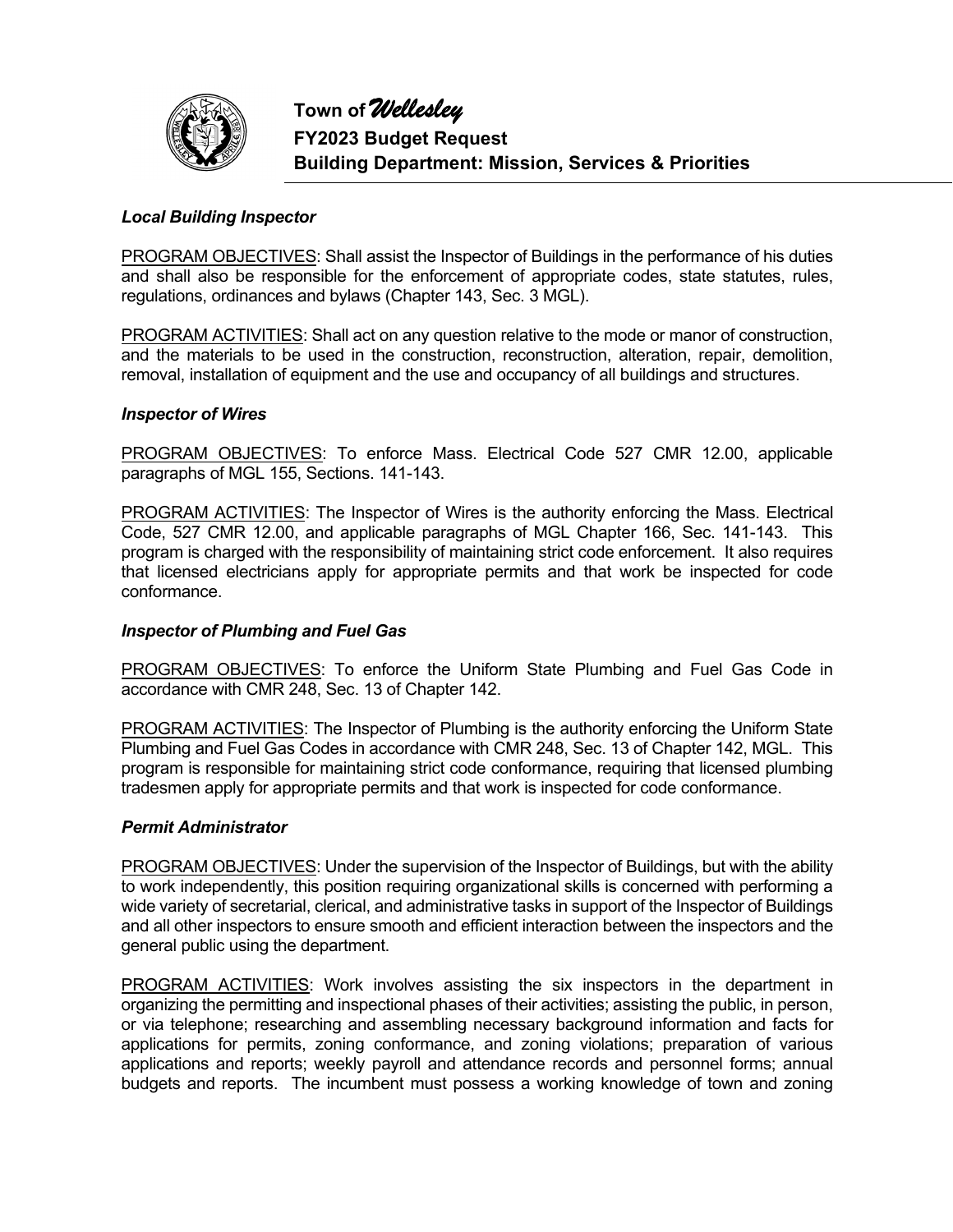

bylaws, plus state laws affecting department operations and have the ability to maintain good public relations in the course of public interaction.

#### *Office Assistant*

PROGRAM OBJECTIVES: Under the supervision of the Permit Administrator, but with the ability to work independently in her absence, the Secretary must be concerned with performing a wide variety of clerical and bookkeeping and organizational tasks in support of the inspectional staff to ensure a smooth and efficient Building Department.

PROGRAM ACTIVITIES: The work consists of performing many varied clerical, bookkeeping and organizational tasks in addition to and in support of the duties of the Permit Administrator. They include assisting persons at the counter and answering the phones; processing applications and permits of all types; processing renewable permits; updating and maintaining permanent public record files (MGL Chapter 4, Sec. 7); have a working knowledge of zoning and/or construction requirements in order to relate to applicants for Building Permits and other permits; have background knowledge of other town departments working in conjunction with Building Department activities. Maintain good public relations in the course of public contact.

Permits Issued in Fiscal Year and Fees Collected:

| <b>Fiscal Year</b> | <b>Number of Permits</b> |
|--------------------|--------------------------|
| FY22               | $1,715*$                 |
| FY21               | 3,987                    |
| <b>FY20</b>        | 3,553                    |
| <b>FY19</b>        | 3,837                    |
| <b>FY18</b>        | 3,599                    |

\*FY22 year-to-date as of 11/25/21

|                   | <b>FY18</b>   | <b>FY19</b>               | <b>FY20</b>   | <b>FY21</b> | <b>FY22</b> |
|-------------------|---------------|---------------------------|---------------|-------------|-------------|
| Revenue           | <b>Actual</b> | <b>Actual</b>             | <b>Actual</b> | Anticipated | <b>Plan</b> |
| <b>Total Fees</b> |               |                           |               |             |             |
| Collected         |               | $$3,800,159$ $$3,318,173$ | \$1,842,554   | \$1,500,000 | \$1,500,000 |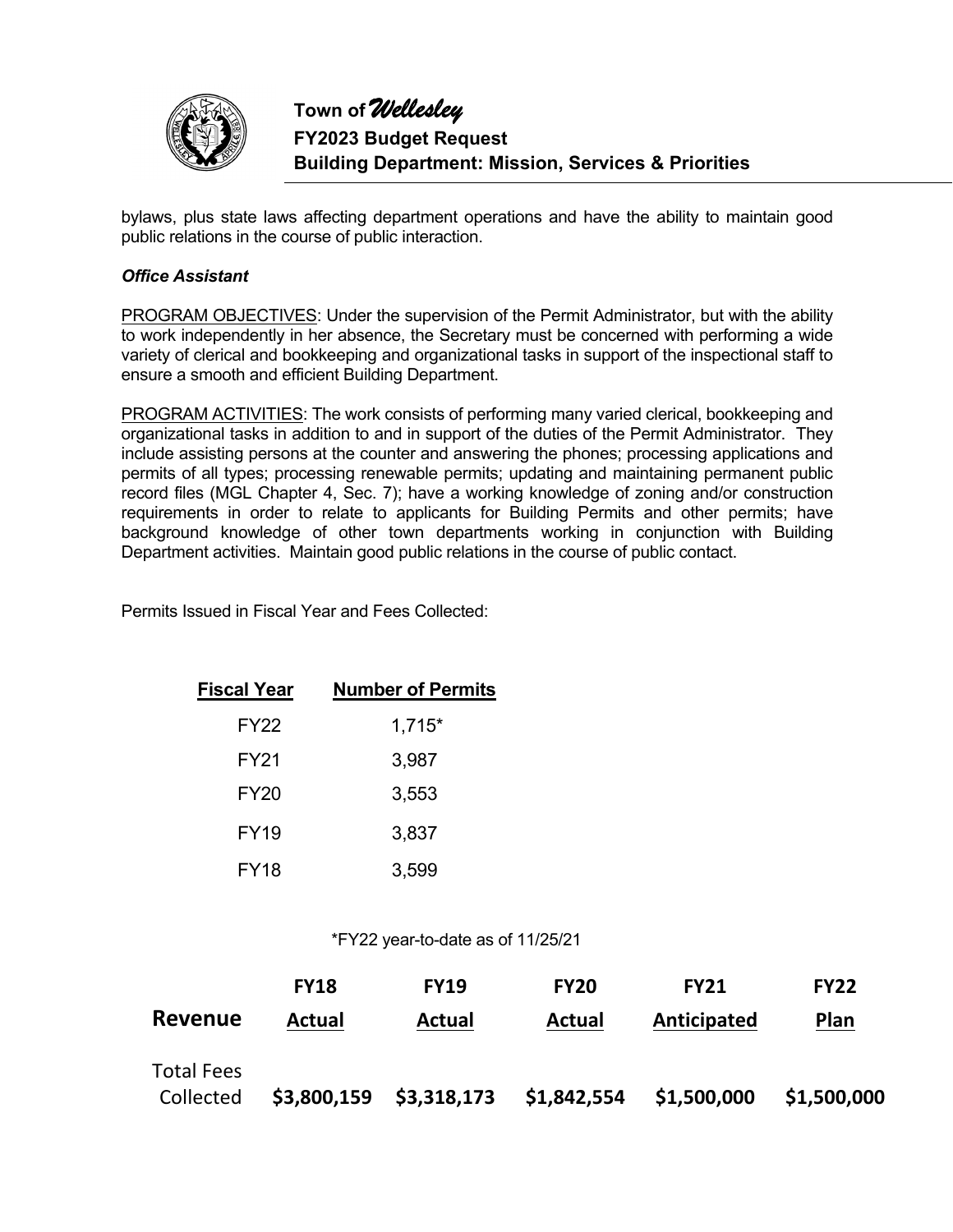

FY22 Total Fees Collected as of 11/25/21: **\$1,242,742**



|                                  | <b>FY19</b> | <b>FY20</b> | <b>FY21</b> | <b>FY22</b>   | <b>FY23</b>    |
|----------------------------------|-------------|-------------|-------------|---------------|----------------|
| <b>PERMANENT STAFFING (FTEs)</b> | Actual      | Actual      | Actual      | <b>Budget</b> | <b>Request</b> |
| Position Titles:                 |             |             |             |               |                |
| Inspector of Buildings           | 1.0         | 1.0         | 1.0         | 1.0           | 1.0            |
| <b>Local Building Inspector</b>  | 3.0         | 3.0         | 3.0         | 3.0           | 3.0            |
| Inspector of Plumbing/Gas        | 1.0         | 1.0         | 1.0         | 1.0           | 1.0            |
| Inspector of Wires               | 1.0         | 1.0         | 1.0         | 1.0           | 1.0            |
| Permit Administrator             | 1.0         | 1.0         | 1.0         | 1.0           | 1.0            |
| Secretary                        | 1.0         | <u>1.0</u>  | 1.0         | 1.0           | 1.0            |
| <b>Total Number of Positions</b> | 8.0         | 8.0         | 8.0         | 8.0           | 8.0            |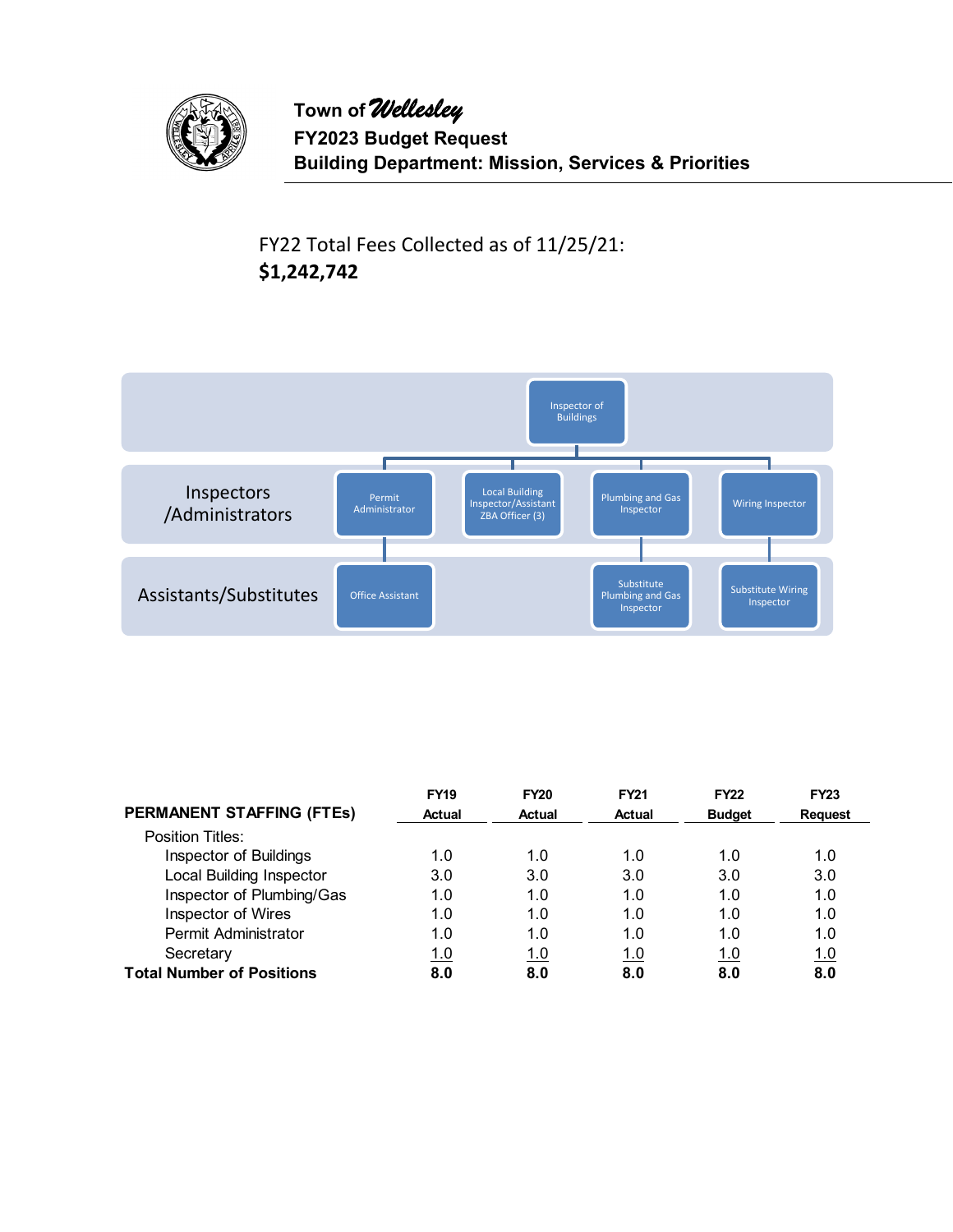

# **Town of** *Wellesley*

## **FY2023 Budget Request**

**Building Department: Mission, Services & Priorities** 

|          |                                                                                 | <b>Building Department Operating Request</b> |                                                                       |                          |                          |                              |                                                  |                           |                                    |             |  |
|----------|---------------------------------------------------------------------------------|----------------------------------------------|-----------------------------------------------------------------------|--------------------------|--------------------------|------------------------------|--------------------------------------------------|---------------------------|------------------------------------|-------------|--|
| Org      | <b>Account # 01-241</b><br><b>Account Title</b><br>Object<br><b>Explanation</b> |                                              | <b>FY19</b><br>Actual                                                 | <b>FY20</b><br>Actual    | <b>FY21</b><br>Actual    | <b>FY22</b><br><b>Budget</b> | <b>FY23</b><br>\$ Variance<br>FY22-23<br>Request |                           | % Variance<br>FY22-23              |             |  |
|          | <b>PERSONAL SERVICES</b>                                                        |                                              |                                                                       |                          |                          |                              |                                                  |                           |                                    |             |  |
|          |                                                                                 |                                              |                                                                       |                          |                          |                              |                                                  |                           |                                    |             |  |
| 01241100 | 511010                                                                          | Senior Administrator                         | Inspector of Buildings<br>Local Building Inspector, Wiring Inspector, | \$<br>96,022             | \$<br>101,299            | \$<br>103, 133               | \$<br>105,195                                    | $\mathfrak{s}$<br>105,196 | <b>S</b><br>$\mathbf 0$            | 0.00%       |  |
| 01241100 | 511220                                                                          | <b>Other Professionals</b>                   | Plumbing/Gas Inspector                                                | 312,844                  | 331,534                  | 344,952                      | 349,022                                          | 348,768                   | l s<br>(254)                       | $-0.07%$    |  |
|          |                                                                                 |                                              |                                                                       |                          |                          |                              |                                                  |                           |                                    |             |  |
| 01241100 | 511370                                                                          | Clerical                                     | <b>Full-Time Secretary</b>                                            | 45,147                   | 7,084                    | $\overline{\phantom{a}}$     | 51,169                                           | 57,031                    | \$<br>5,862                        | 11.46%      |  |
| 01241100 | 511420                                                                          | Other Non Professional                       | Permit Administrator                                                  | 34,104                   | 80,700                   | 101,581                      | 54,548                                           | 58,586                    | \$<br>4,037                        | 7.40%       |  |
|          |                                                                                 |                                              | Substitute Plumbing/Gas/Wiring Inspectors                             |                          |                          |                              |                                                  |                           |                                    |             |  |
| 01241100 | 512290                                                                          | Temporary                                    | and Admin Staff (vacations/sick leave only)                           | 22,902                   | 8,861                    | 1,994                        | 8,085                                            | 8,000                     | <b>S</b><br>(85)                   | $-1.05%$    |  |
|          |                                                                                 |                                              | Longevity payment due personnel with                                  |                          |                          |                              |                                                  |                           |                                    |             |  |
| 01241100 | 515050                                                                          | Longevity                                    | more than 10 years service.                                           | 1,100                    | 500                      |                              |                                                  |                           | S                                  |             |  |
|          |                                                                                 |                                              | PERSONAL SERVICES SUBTOTAL                                            | 512.119                  | 529,978                  | 551,660                      | 568,019                                          | 577,579                   | 9,560                              | 1.68%       |  |
|          |                                                                                 |                                              |                                                                       | <b>EXPENSES</b>          |                          |                              |                                                  |                           |                                    |             |  |
| 01241200 | 517020                                                                          | Medical Check up                             |                                                                       | $\overline{\phantom{a}}$ |                          |                              |                                                  |                           | \$<br>$\overline{a}$               |             |  |
|          |                                                                                 |                                              | <b>Inspectors' State Certification Educational</b>                    |                          |                          |                              |                                                  |                           |                                    |             |  |
| 01241200 | 530500                                                                          | Training & Development                       | Programs (Mandated)                                                   | 703                      | 210                      | 50                           | 2,000                                            | 2,000                     | \$<br>÷,                           | 0.00%       |  |
|          |                                                                                 | Other Professional                           |                                                                       |                          |                          |                              |                                                  |                           |                                    |             |  |
| 01241200 | 530900                                                                          | Services                                     | Digitization of Plans<br>General Correspondence / Abutter             | 33,765                   | 7,999                    | 7,994                        | 8,000                                            | 8,000                     | <b>S</b><br>L,                     | 0.00%       |  |
| 01241200 | 534010                                                                          | Postage                                      | Notification / Permit Renewals (Mandated)                             | 552                      | 144                      | 45                           | 2,000                                            | 1,500                     | \$<br>(500)                        | $-25.00%$   |  |
|          |                                                                                 |                                              | These funds are for the cost of placing                               |                          |                          |                              |                                                  |                           |                                    |             |  |
|          | 534030                                                                          |                                              | legal ads in local newspapers, as                                     | 233                      | 28                       |                              | 600                                              |                           |                                    |             |  |
| 01241200 |                                                                                 | Advertising - General                        | mandated, but is reimbursed by user.                                  |                          |                          |                              |                                                  | 600                       | \$<br>$\overline{\phantom{a}}$     | 0.00%       |  |
| 01241200 | 534035                                                                          | Advertising - Employment                     |                                                                       | $\overline{a}$           | $\overline{\phantom{a}}$ | $\overline{a}$               | ÷.                                               | ÷                         | S                                  |             |  |
|          |                                                                                 | Printing and Mailing                         |                                                                       |                          |                          |                              |                                                  |                           |                                    |             |  |
| 01241200 | 534040                                                                          | Expense                                      | Printing of Permits & Applications etc.                               | 100                      | $\overline{\phantom{a}}$ | $\overline{\phantom{a}}$     | 1,500                                            |                           | \$<br>(1,500)                      | $-100.00\%$ |  |
| 01241200 | 534055                                                                          | Cable and Internet                           | Internet Access-Online Permitting                                     | $\overline{a}$           | $\overline{\phantom{a}}$ | $\overline{\phantom{a}}$     | 3,000                                            | 3,000                     | \$                                 | 0.00%       |  |
| 01241200 | 555010                                                                          | <b>Books</b><br>Periodicals and              | Books - Code and Reference Standards                                  | $\overline{\phantom{a}}$ | $\overline{\phantom{a}}$ | $\blacksquare$               | 1,500                                            | 1,500                     | $\sim$<br>$\overline{\phantom{a}}$ | 0.00%       |  |
| 01241200 | 555020                                                                          | Newspapers                                   |                                                                       |                          | 379                      | 1,200                        | $\overline{\phantom{a}}$                         | ÷                         | \$                                 |             |  |
| 01241200 | 542010                                                                          | <b>Office Supplies</b>                       | General office supplies                                               | 1,355                    | 981                      | 619                          | 5,000                                            | 3,500                     | \$<br>(1,500)                      | -30.00%     |  |
|          |                                                                                 |                                              | Personal vehicle mileage reimbursement -                              |                          |                          |                              |                                                  |                           |                                    |             |  |
| 01241200 | 571010                                                                          | In-state travel (mileage)                    | 4 inspectors                                                          | 12,311                   | 8,798                    | 1,076                        | 17,000                                           | 16,000                    | \$<br>(1,000)                      | $-5.88%$    |  |
| 01241200 | 573010                                                                          | Dues-Administrators                          | Inspectors' memberships & dues                                        | 852                      | 435                      | 145                          | 400                                              | 400                       | <b>S</b>                           | 0.00%       |  |
|          |                                                                                 | <b>Office Machines</b>                       |                                                                       |                          |                          |                              |                                                  |                           |                                    |             |  |
| 01241200 | 583120                                                                          | Replacement                                  |                                                                       |                          |                          |                              |                                                  |                           | S                                  |             |  |
|          |                                                                                 |                                              | <b>EXPENSE SUBTOTAL</b>                                               | 49,871                   | 18,974                   | 11,130                       | 41,000                                           | 36,500                    | \$<br>(4, 500)                     | $-10.98%$   |  |
| 01241200 | 570000                                                                          | Other Charges & Expenses                     | Encumbered expenses from prior fiscal year                            |                          |                          |                              |                                                  |                           | S                                  |             |  |
|          |                                                                                 |                                              | <b>DEPARTMENT TOTAL S</b>                                             | 561,990                  | 548,952 \$<br><b>s</b>   | 562,790                      | s<br>609,019                                     | 614,079<br>\$             | l s<br>5.060                       | 0.83%       |  |